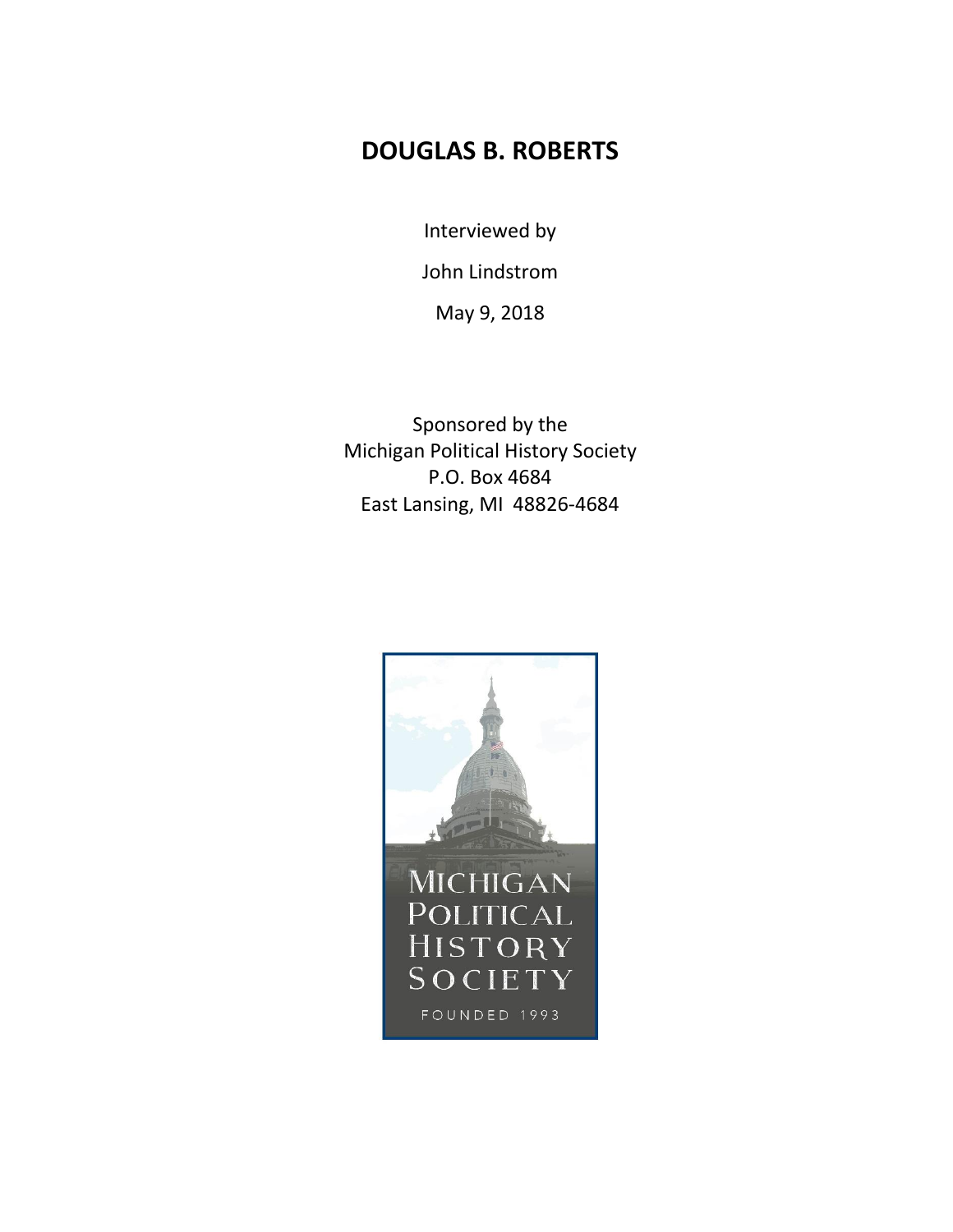## **Transcript: MPHS Oral History of Douglas B. Roberts, Interviewed by John Lindstrom, 5.09.18**

John Lindstrom This interview is sponsored by the James J. Blanchard Living Library for the Michigan Political History Society.

> I'm John Lindstrom and we're interviewing today Doug Roberts, a man who is best known as playing a leading role in Michigan's finance and economic development over the last almost half century and who, if things had gone a little bit differently, might have been remembered as a world-champion duck pin bowler. You were on the circuit for a very brief time as a young man, weren't you?

- Doug Roberts John, thank you and I'm glad for the opportunity, and yes, when I was in college I was technically a professional bowler. Now at that time, the rules for the NCAA were that if you accept any money in any sport you were finished so I could not compete in college. Duck pin bowling was in the east coast where I grew up. It is the same size alley but it has very small balls, three pounds ten ounces, and I went to a number of tournaments all summer long. At the end of the summer I decided going back to college was a wiser choice.
- John Lindstrom You started in college at the University of Maryland.
- Doug Roberts University of Maryland, that's correct.
- John Lindstrom You were studying chemistry originally.
- Doug Roberts That is correct.
- John Lindstrom And so what led you to study economics instead?
- Doug Roberts The truth of the matter is that I went to the University of Maryland and I was majoring in chemistry and in my second semester of my freshman year, I flunked out of chemistry. I didn't have bad grades outside of chemistry so I ran over to the business school and took a number of business classes and economics just came very easy.
- John Lindstrom After you graduated from Maryland you decided to go on with your education, what brought you to Michigan State?
- Doug Roberts I applied to five universities and I applied to the doctoral program in economics. One University offered me money. That was Michigan State. So one could technically probably say for three hundred dollars a month for nine months I got bought. But I got in-state tuition, I was newly-married, I lived in Spartan Village and so I was very pleased with the opportunity to come here.
- John Lindstrom Instead of getting into things like finance and some of the more theoretical aspects of economics, you seemed to be interested right-off-the-bat with public finance.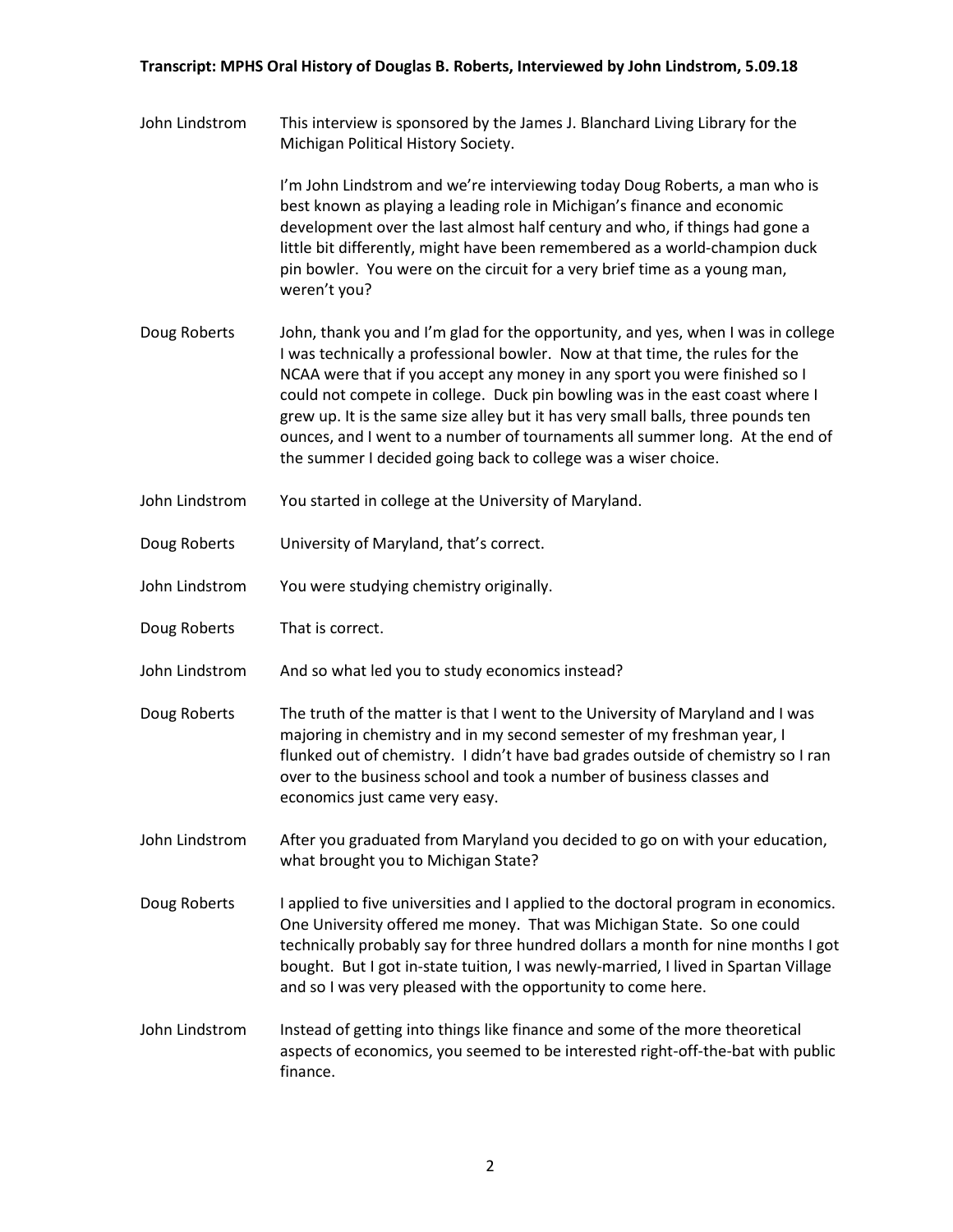## **Transcript: MPHS Oral History of Douglas B. Roberts, Interviewed by John Lindstrom, 5.09.18**

- Doug Roberts I did. My major right away, was public finance, was called State & Local Finance and I ultimately not only got my doctorate in that but I wrote my thesis on state taxes in Michigan, and so I really had a background in taxes from the very beginning.
- John Lindstrom Probably a good thing you were already married. I can't imagine writing about state taxes would have been a big pick-up line in bar.
- Doug Roberts I tend to think that is probably true, but yes I was very fortunate to be married to a delightful lady.
- John Lindstrom Having gotten your doctorate in looking at state finances, is that why you chose then to look at working in public services?
- Doug Roberts I went into public service primarily because that was history in my family. If you don't mind, I'd like to go back just a little bit. I grew up outside of Washington DC, in a Maryland suburb. My father was a member of the United States Secret Service. He protected five presidents. He was with President Kennedy when he was assassinated. It was a big deal and that is a story for another day. Public service was a big deal in my family so when I was getting my doctorate at MSU, ironically the two sort of went together because I did not finish my doctorate and go to work. I finished all my exams and I'm writing my thesis, and I get to work for a gentleman by the name of George Montgomery. So I was working for Representative George Montgomery who was Chair of the House Taxation Committee and that's when I finished my thesis.
- John Lindstrom George Montgomery, obviously many people will not remember that name or know that name but he was a legend in his own time, not just in his own mind, but in his own time. He was a really an amazing kind of character, wouldn't you say?
- Doug Roberts George Montgomery was wonderful and he treated me so extraordinarily. I'm not sure that I fully appreciated it. When you are very young and you have somebody who literally says, "I'm going to be your mentor" without you asking, and he was. He knew an awful lot about taxes. He was not educated in taxes. He was out of the Fifth District of Detroit. He was chair of the Taxation Committee. He taught me a great deal in terms of how taxes work; who the players were in taxes. So I can't say how much I enjoyed it.

There are two stories that I'd like to tell about George Montgomery in addition to all the things we worked on when I worked for him for five years. The first story deals with a completely different world from the world we live in right now, completely different. At that time, chairs of committees were very, very important. You could hardly get an amendment on a bill on the floor without going through the chair. If the chair opposed, the majority party would vote it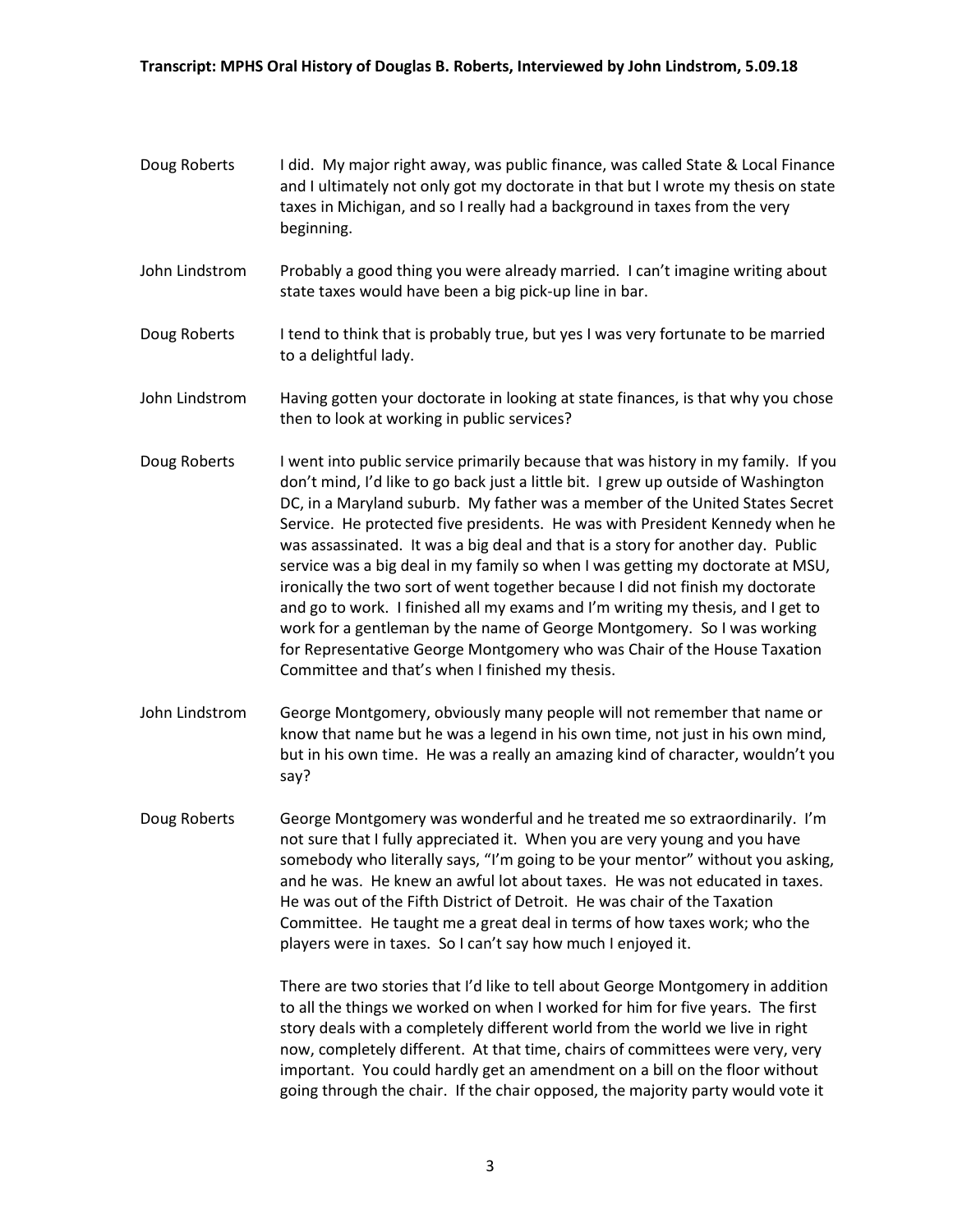down. So I remember sitting next to him, again as a very young person. A representative comes up to Mr. Montgomery – it's what I called him – and said to the chairman, "Would you put this amendment on the bill that is coming up?" George read the amendment. He looked at the legislator and said, "If I put the amendment on will you vote for the bill?" And the guy said, "No." George looked at the amendment and he says, "Yeah, I will put it on." Of course I'm sitting here thinking this wasn't in any one book that I learned. So after the guy left I looked at Mr. Montgomery and I said, "Well what was that all about?" He said, "When a gentleman asks you to do something and then has the ability to say no, his word is good. I can deal with this person. I'll get his vote on something else later." That's a completely different world from what we live in right now. So I learned a lot in terms of long- term thinking, thinking past it. I also learned that how you win is sometimes as important as how you lose, because tomorrow in government is another day. And you have to sometimes think about tomorrow. Regrettably, I don't think that happens very much today.

Let me just continue with Representative Montgomery for just a little longer. While I had the privilege of working for him, we worked on things that people forget all about. One of them was called the Single Business Tax. 1975, we adopt the Single Business Tax. I was a big supporter of it. I was one of the very few legislative staff who understood it and was asked to explain it all over the place, which I did, and it was adopted. In 2006, it was repealed. So that's my legacy on that one. But we also adopted other bills; The Homestead Property Tax Credit. People had been using it, for what, 40 years. We adopted that at the same time, 1974. There is another bill called the Plant Rehabilitation District, PA-198 of 1974. We adopted that. I had the opportunity to be on the ground floor of a number of really remarkable achievements in government. And I was very proud of that.

- John Lindstrom I don't want to gloss over this because each one of those was incredibly dramatic to the state finance system, as well as to economic development. You talk about for example, the Single Business Tax. That was a really, really difficult vote to go through was it not?
- Doug Roberts It was very difficult.

John Lindstrom Explain a little bit, what was involved here? You were taking what, six separate taxes that affected businesses and turning it all into one? Which on the surface sounds like maybe that is a good idea but it was incredibly controversial.

Doug Roberts It was and the reason is because the whole country of the United States, even to this day, is very used to the issue of the income tax, either for individuals or for corporations – a corporation income tax. And that's what Michigan had. Michigan had a *corporate income tax*, it had a *financial institution income tax*, it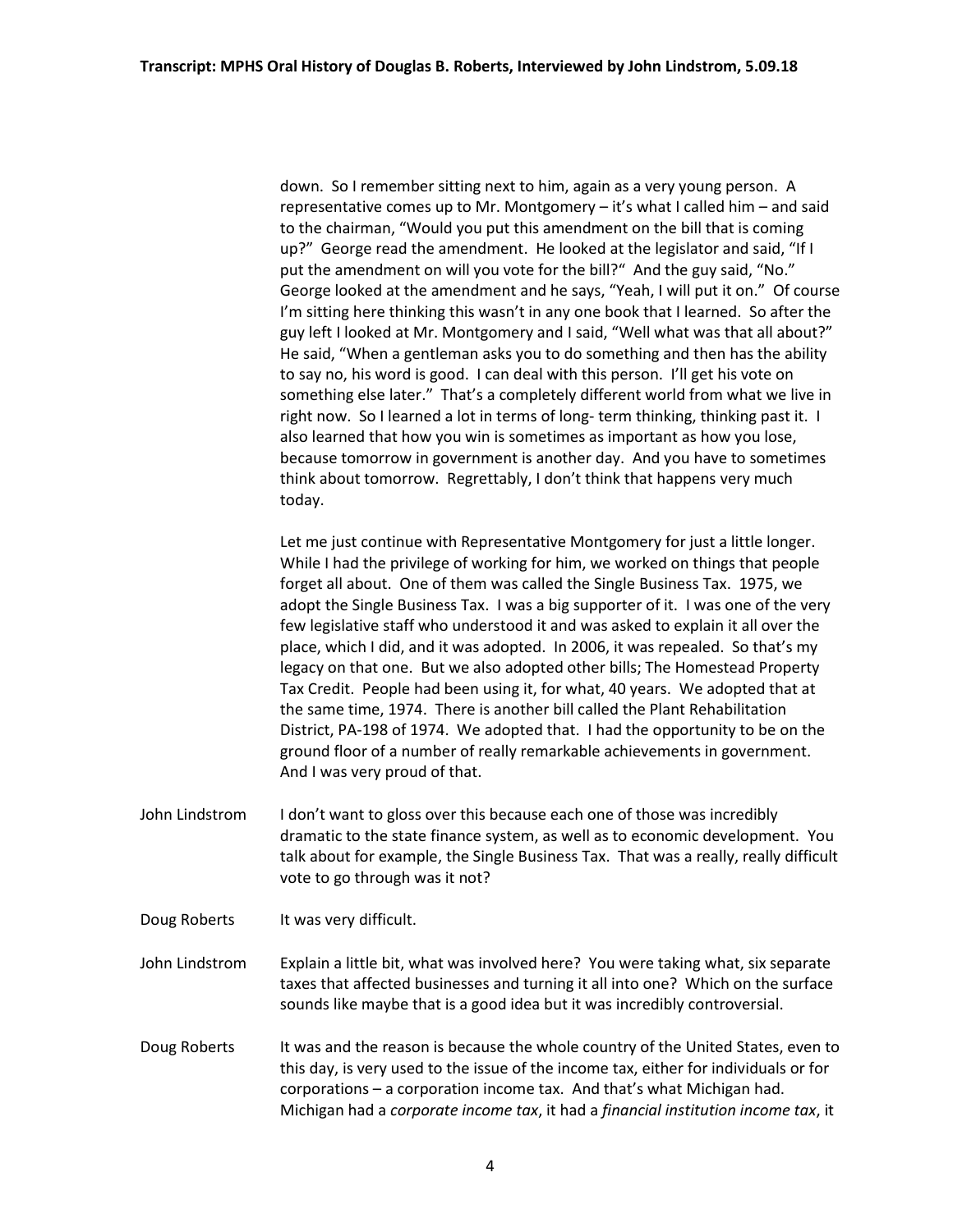had what was called an *inventory tax* – which was a property tax that applied only on one day on your inventory. We had all sorts of taxes that applied. So what this proposal was, was to basically go off the income tax approach and go to a, we argued, a much more stable approach, which is a very large base and a very small rate. Let me just continue with something. The history of Michigan is a rollercoaster in terms of the economy. We had been going up and down. The change in the individual income tax from year-to-year was like twenty and thirty percent. You can't write a budget when you have that sort of change from yearto-year. So the idea was, "Let's have a little bit more stability, a little less fluctuation, and then that will ultimately be a better system." It was incredibly controversial. And frankly to this day, I will just say it, it had a one-time benefit because of the way it was structured to the budget of something like \$100 million dollars. Today, \$100 million dollars, who's all that excited? That was a big number then. That meant you didn't have to either raise other taxes or you didn't have to cut the budget. So I think that played a bigger role than some of us will admit. It wasn't all, "this is absolutely a better tax." I believe that. But I believe a lot of votes were accomplished because it gave us a one-time benefit. But this was a base which people would look at us and say, "Are you kidding me?" It was: "You took all your wages from salaries. You took your depreciation. You took the interest paid *and* your profits and you added them up and applied a very small number rate." The argument is, it was a tax basically on size. A bigger company paid more taxes, a smaller company paid less taxes. Even though profits were included, it wasn't a *profits tax*. It was a much more stable tax for Michigan and I think for a long time served Michigan well.

- John Lindstrom You also had a number of businesses who to some degree have been exempt from an awful lot of those taxes. I remember the hotel industry, for example.
- Doug Roberts The ones who really hit us hard were service industries. One of the reasons that I think the Single Business Tax got off on the wrong foot – the businesses that got hit and their taxes did go up – were something called accountants. They're the ones that did the taxes. So when somebody would come in and say, "You don't know how bad this tax is." They made sure to point out anything that was negative in the tax that the business may not have liked. Also doctors, and even my own dentist, decided he didn't like the tax because it raised his individual tax.
- John Lindstrom Did he do any extra drilling on you?
- Doug Roberts I don't know but I didn't argue with him until it was over.

John Lindstrom You talked about PA-198. We hear an awful lot these days in Michigan but in other states as well about businesses getting specific tax breaks to do developments. PA-198 was one of the first to attempt that, by giving businesses a tax break for locating as I recall, mostly in cities.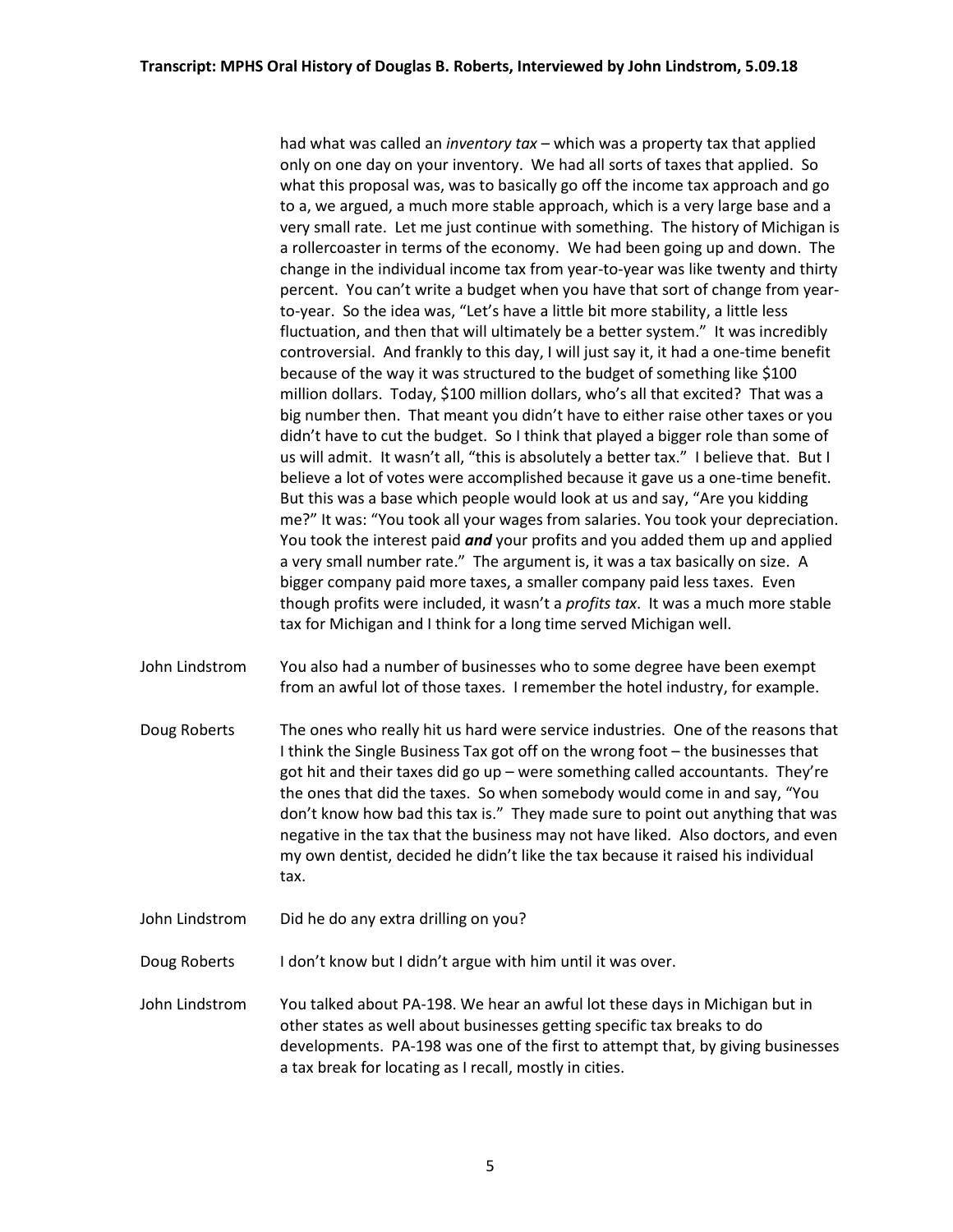- Doug Roberts No, it was any place locally. It may have started out (that way), but it was any place that the local government wanted to grant it. So PA-198 is a *taxabatement* and it was… I know this sounds very strange because I'm not an attorney but I did work hard in taxes. I did work hard in tax law. In some cases the tax is a fifty percent cut. Fifty percent of what? Fifty percent of the value. This isn't a fifty percent cut in mils. Why is this important? Because I believed, still and then... I remember writing a memo about this particular act and saying it'll never hold up in court because the constitution said that property taxes must be uniform. Well this is 2018. It clearly has held up in court so, that is the reason I'm an economist and not an attorney.
- John Lindstrom Then you talked about the *Homestead Tax Exemption*. One of the big issues that has driven the state for a long time politically as well as economically, is Michigan's property taxes.
- Doug Roberts That's correct.
- John Lindstrom The *Homestead Tax Credit* was a very dramatic decrease for many, many people in their property taxes. And it was really the first time the state tried to come up with something to try to help cut property taxes.
- Doug Roberts No question about it. It was a direct result of the first attempt to change school finance reform *and* property taxes, which occurred in 1972. When that attempt failed and I'd like to come back to that later if we have time, but when that attempt failed then the legislature said, "We have to address property taxes even if we can't address school finance." And so what they did is they literally tied property taxes to income. This was a brand new concept. So they basically said that, "If your property taxes are too big", and how did they define too big? They said, "Are your property taxes greater than 3.5% of your household income?" And if they were, the state would refund 60%. And for seniors, over and above a certain amount, it was 100% reimbursement. So this was a very important way of tying income and property taxes together and ultimately was upheld as constitutional, but it was very new. I think again, you can agree or disagree but the *Single Business Tax* was the first one in the country for us. It's called a "value added tax" and I worked on that. The *Homestead Property Tax Credit* was one of the first in the country. So I mean I was part even then of some really dramatic changes. Again, I'm very proud of it regardless of what other people think of it. What a neat thing to do than to be able to work on such dramatic changes.
- John Lindstrom The man that you worked for during the development of most of those concepts, Representative Montgomery, died a few years after you stopped working for him.

Doug Roberts That's correct.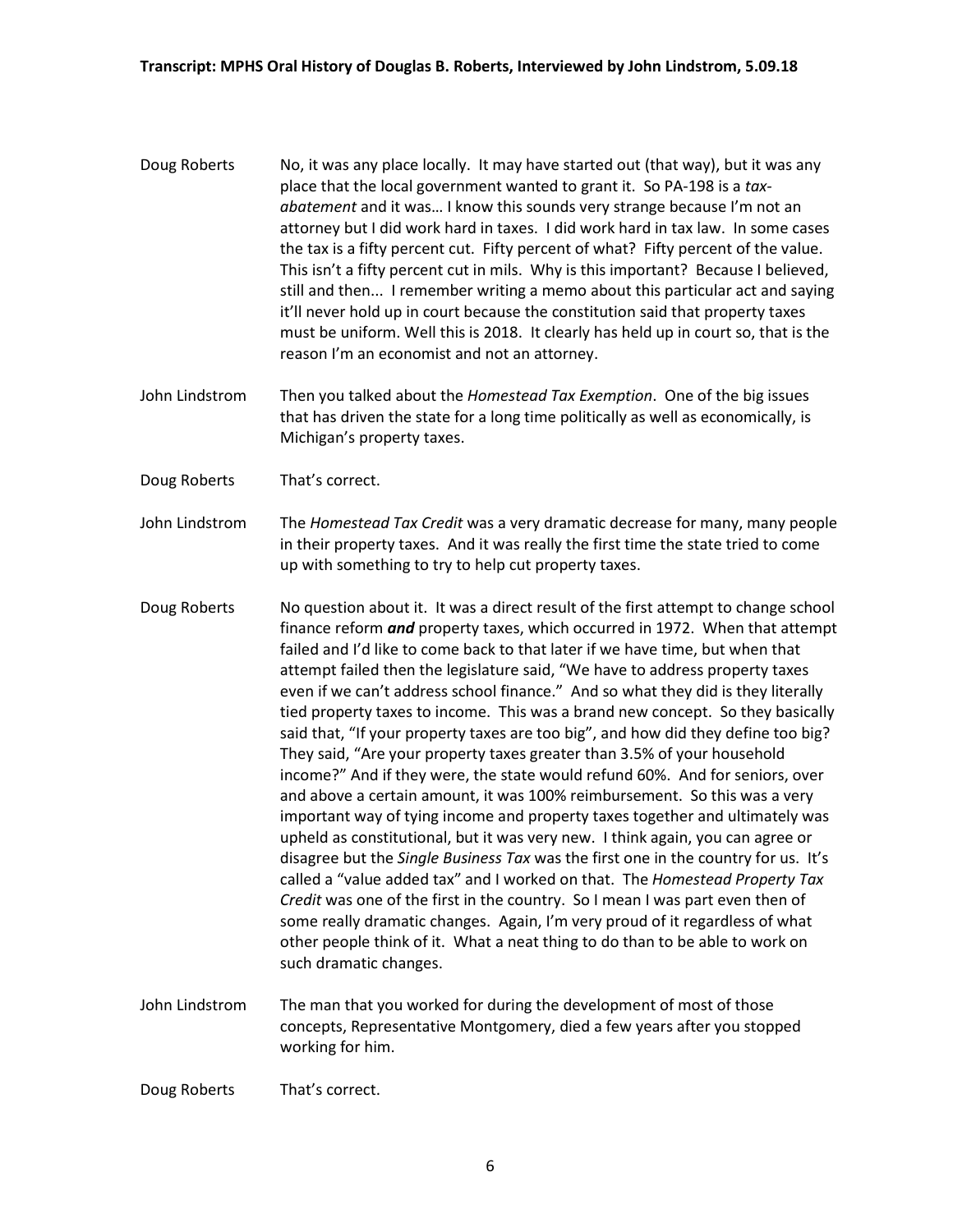John Lindstrom You and I were talking earlier and something very touching to you occurred.

- Doug Roberts It did, something very touching. I worked with George Montgomery for five years and I left to go to work for Governor Milliken. I'm the Deputy Budget Director for the State under Governor Milliken. I get a call from then Speaker Bobby Crim, who I knew very well. The Speaker called me and said, "Doug" and I said, "Mr. Speaker," and he said, "I'm calling you to tell you that Representative Montgomery passed away." I said, "Thank you Mr. Speaker, I already knew that." He said, "But that's not the only reason I'm calling you." He said, "I'm calling you to tell you that in George's will, he asked that you be one of his pall bearers along with his grandchildren." That was the first time I thought that he thought a great deal of me to put me in that request. Of course I did and I was honored to do so.
- John Lindstrom When you went to work for Governor Milliken in the Budget Department, the 1970's seemed to be a period of one recession punctuated by maybe a couple of years of good economic growth going into to another recession, we were starting to see the change that is still not quite resolved in Michigan's economy from a mostly manufacturing economy to something else. What was it like working at that time? You worked with…
- Doug Roberts Ihad various jobs in the Department of Management and Budget when I went over there and before I get into the budget piece, I'd like to just get it on the record, that for better or for worse, I was the very first director of the Office of State Employer. That is the office that now does negotiations. It was not meant for me and I didn't last too long but when I went on to become the deputy budget director under Jerry Miller who was the director of Management and Budget, obviously appointed. They are appointed positions by Governor Milliken.
- John Lindstrom And someone who is known by reporters under the nickname of "Dr. Strange Tax."
- Doug Roberts That's true too, and that was primarily because of the Single Business Tax. Or "Dr. No." He went under both titles. He was an absolutely remarkable man. I have several wonderful stories about both Jerry Miller and Governor Milliken. Maybe this is a good time to tell them but before I go to that, I'd like to just say your point about the economy going up and down was absolutely true. That's one of the arguments for adopting the Single Business Tax. The economy was obviously dependent heavily on automobiles. So if the autos had a good year, we had a good year. If the autos didn't, the state didn't have a good year. Sometimes it was just very, very difficult to predict exactly what was happening. I've got so many statistics but I want to give you just one. People think about the unemployment rate. How do I put this gently? Michigan's unemployment rate relative to the US was above... the Michigan unemployment rate was higher than the US for like thirty straight years; maybe it was twenty eight, from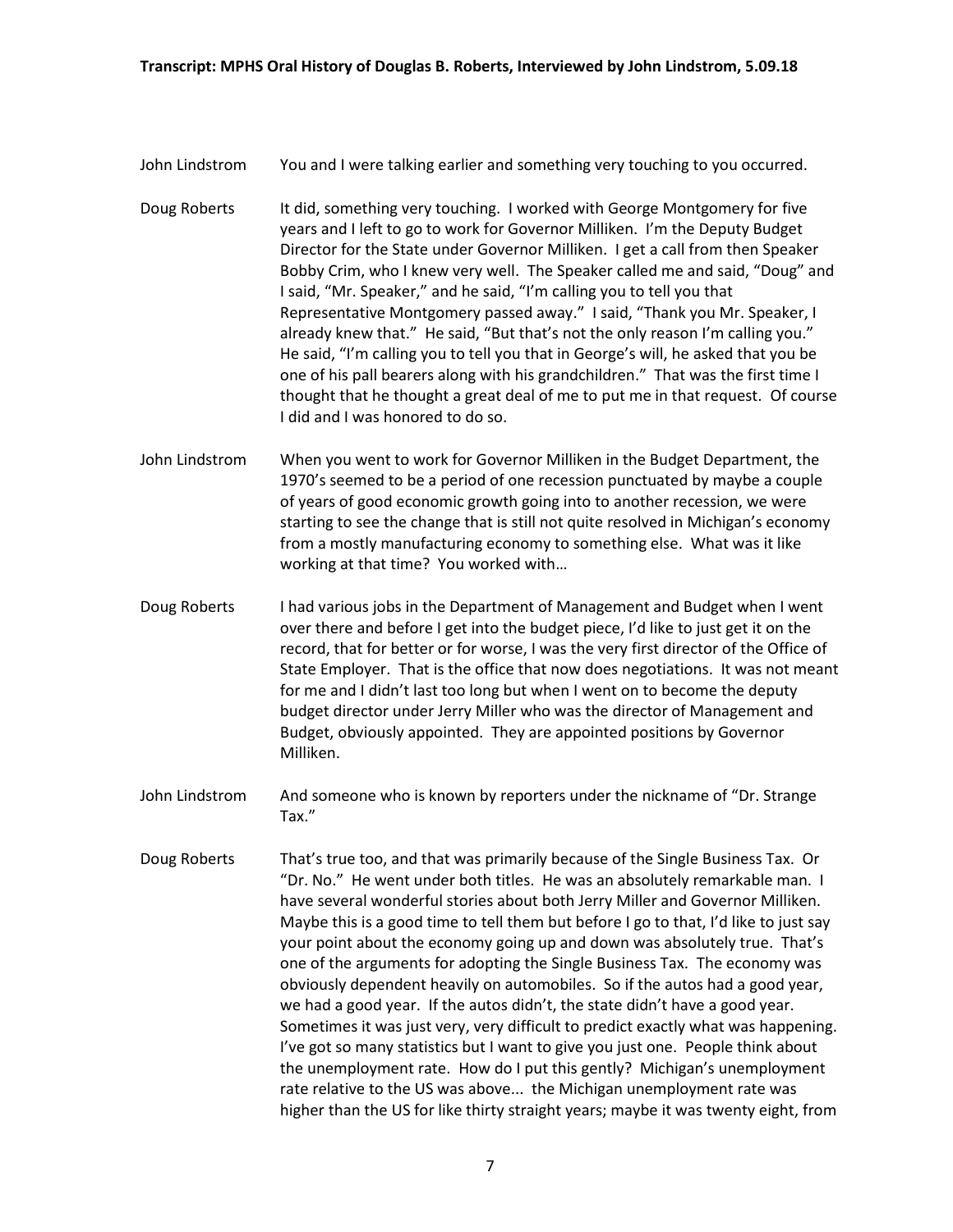1966 almost up to almost 1992 or '93. Remarkable. We were *always* above. Now somebody says, "Well, we have a manufacturing economy." That's true but even in good years, that means every single year, good years and bad years, our unemployment rate… it was a very difficult time. Still we dealt with it the best we could.

- John Lindstrom You were talking about Jerry Miller. One of the things I remember during one of the big recessions we had, the state was in such bad financial shape that a proposal was being worked on but never actually made, that I understood that Dr. Miller looked at and that was to basically shut half the restrooms in the capitol complex to try to cut down on the cost of cleaning, soap, plumbing and everything else. That sounds somewhat ridiculous but it is also incredibly inventive.
- Doug Roberts Could be and I was not part of it. We had another deputy in the Department of Management and Budget which was sort of head of all facilities. That may have been discussed. I was not in the room and I can't comment on that. I do know that they tried to get rid of paper in the bathrooms to save money on towels and went with air dryers instead and that didn't go over real well either.
- John Lindstrom Doesn't that go to the point about, you think of accounting and budgeting as rather dry subjects but Jerry Miller was a really creative thinker in that regard wasn't he?
- Doug Roberts Jerry Miller was wonderful. Let me just tell you a story and I think it's a very constructive story and the reason it is, is because it affected my life for the rest of… I'm the deputy budget director. I go in and I say, "Jerry, we have a problem." I don't to this day even remember what the problem was. And he says, "OK." I tell him and he says, "Yep that's a problem." And he said, "What's the solution?" And I said, "I don't know." He didn't smile. He looked right at me and said, "I don't pay you to bring me problems. I pay you to bring me solutions." Now he didn't have to agree with it but from then on, and frankly for the rest of my life, if I ever went to a governor, no matter what it was, if there was a problem, I had a proposed solution. They don't have to agree with it but at least I went in with something and that did change the way I looked at the world. So he worked very, very hard. You got to remember that Jerry Miller was – at least at that time of Bill Milliken's administration, remember he was governor for fourteen years. This is sort of the last part of his administration – Jerry Miller was the governor's go-to person. Not just for budget; I mean for almost anything that was going on. So being the number two person meant that a lot of things were going on. Even thought it was a rough time, it was still an extremely exciting time. And, you know, I'm just proud to have worked for somebody like Jerry Miller and particularly proud to have worked for somebody like Governor Milliken. And, if it's OK, I'd like to go on with Bill Milliken.

John Lindstrom Please.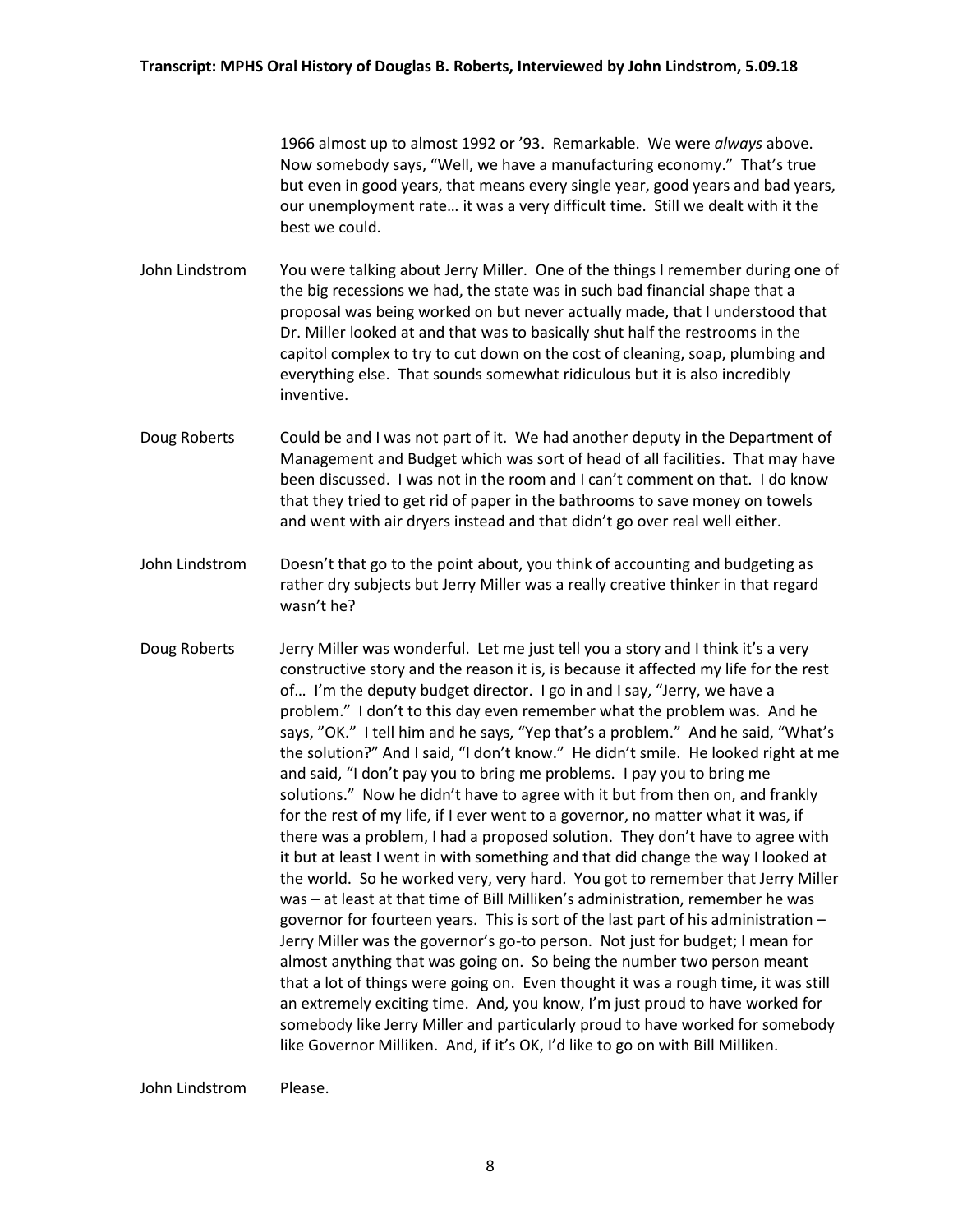- Doug Roberts The time is January of 1982. It's Bill Milliken's last year. The economy is failing off the table – I don't mean declining – I mean it's falling off the table. Michigan is based on the auto industry which at that time was Chrysler, Ford and General Motors. They had a monopoly of the market in the United States. The sales of autos was not only falling, but the *share* of American cars was falling in addition. It was a double hit. We were getting creamed. So Jerry goes to the governor and says, "We have to cut the budget." The governor says, "OK." And we had to issue an executive order. So it was very tough. I won't go through all of the details but we passed it. The budget was cut. Five or six weeks later Jerry Miller goes to the governor and says, "We have to do it again." Bill Milliken was an incredible individual and it was a privilege to have known him, particularly to have worked for him. He never to my knowledge, yelled at somebody. He might, I never saw him. Anyway, he was very stern with Jerry and he said, "Cut more than you need. I am not doing this again." This is a real story. Some period of time later, we didn't have enough. We were going to have to cut one more time. Jerry Miller's in Texas and I have to go explain this to Bill Milliken. They set up his office so that the governor's desk was at one end of the room and my chair was right in front, just me. Then his staff was off to the side. And it was a very difficult… like do people really know what you're doing? I felt terrible. I felt that we had let such a good person down. I really felt awful. It was very clear, it was written all over me that I just felt terrible. And so the meeting was over, we had my orders and I was going back. And Governor Milliken comes up to me and he puts his arm around my shoulder and says, "If I have to stay here, so do you." At least I knew I had a job and I thought that that was one of the most decent things that ever happened.
- John Lindstrom You worked under Milliken but you also worked under Governor Blanchard.
- Doug Roberts That's correct. As a matter of fact, after the election and Governor Blanchard was elected, I did not know Governor Blanchard. I did not work on the campaign. I was working on the Brickley campaign. He lost to Dick Headley. I'm looking for a job. I have a political appointment. I'm looking for a job. I have a family. I get a call from Jim Blanchard's staff that the governor-elect would like to see me. So I get a one-to-one meeting with the governor-elect. He shakes my hand and he says, "Would you like a Coke?" I said, "Sure". He hands me a twist-top Coke. I'm so sweaty I can't open it but I do not lose it. I said, "Excuse me Governor." I got up. I got a towel. I opened it up. He said, "You've been highly recommended. I'd like you to stay on as my deputy budget director because I need some transition in terms of what's going on." I said, "I'd be honored to do so." And I was. I was very much honored. The budget director who came in at that time was a gentleman by the name of Phil Jourdan. Phil Jourdan lasted about eight months or so and then went on to become the chief of staff for the governor. And the acting director was somebody by the name of Doug Roberts, who really wanted to become Director of Management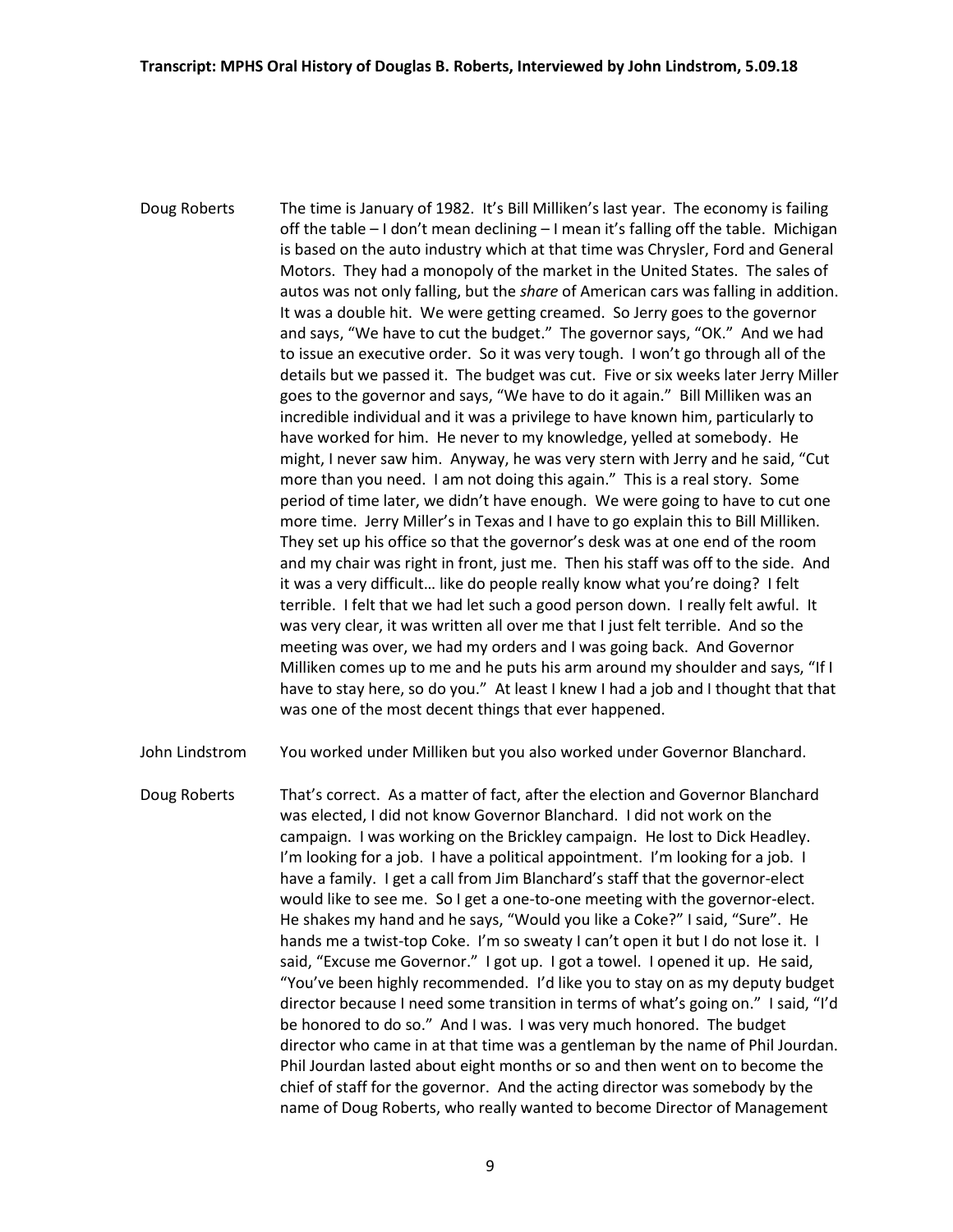and Budget. But because of my stint with the Milliken administration, that was just not to be. Okay. And the person who followed the budget director then was gentleman by the name of Bob Naftaly; very good person, did an excellent job. So I spent a whole year working with the Blanchard administration. But there was some really big stories in that first year.

John Lindstrom You had an income tax increase, a major income tax increase.

Doug Roberts There was. I'd like to go into that because I was there when it happened. You can't talk about Governor Blanchard's income tax without going back one year before, in 1982. In 1982, I talked about the economy falling off. I talked about all the cuts. Governor Milliken, in his very last year, proposed to the legislature a one percent increase in the income tax. Now at this time the world was a little different. You have a Republican governor. You have a Democratic legislature in both the House and the Senate and the governor is not saying he'd sign it. He's leaving. He's going out and saying we have to have a one percent increase in the income tax in order to save the budget. I'm not sure that would happen today but, well, it was very difficult to pass. So the House barely passed it and the Senate took a long time to pass it  $-1$  won't go into all of it. Finally, there was a negotiation of one percent for six months which is the same as one-half of one percent. The point I'm trying to make, it's over now, it expires. Now Jim Blanchard comes in. He's got the same budget problem. That income tax increase is expired. That just took care of '82. He proposes to increase the state income tax from 4.6% to 6.35 % for a 38% increase. Well, this is a big deal. Now, I was in the room. I'm not arguing that I was one of the big players, but I was in the room because I had the numbers. I must say I supported the position that if you're going to raise the tax, raise it to what you need or a little bit more. You're not going to gain any good will by saying, "Oh no. We'll stop at 5.5%". If you think you need 6.35%, go for it. Well they did. There were a lot of stories about this. This is a big issue because the world changed because of this event, in my opinion. And it affected my life but I didn't know it. So, I'm out trying to help people pass this 38% income tax. And the first thing, it goes to the House of Representatives. Again, I cannot tell you the difference in the world. Now Gary Owen was Speaker of the House. Gary Owen made it very clear to the Democrats that if a Democrat is on appropriations and doesn't vote for this bill, you're off. If you're a chair of a committee and you don't vote for this bill, you're off. And if you're a member of a caucus and you don't vote for this bill, maybe you ought to find another caucus. It was very clear. So it passes the House with really, very tough language. It goes to the Senate and the Democrats barely have enough votes. Except that one of their members, Gil DiNello said, "Absolutely not!" He will not vote for it. They don't have the votes to pass it. Then a Republican by the name of Harry DeMaso said, "I'll vote for it!" Well it was going to pass by one vote. Now, I know this to be true. I don't remember all the details but six Republican senators went to the Democrats led by Bill Sederburg, and said, "We'll make it bipartisan but we want some changes." The decision was made, and at the time I'm not sure that I foresaw,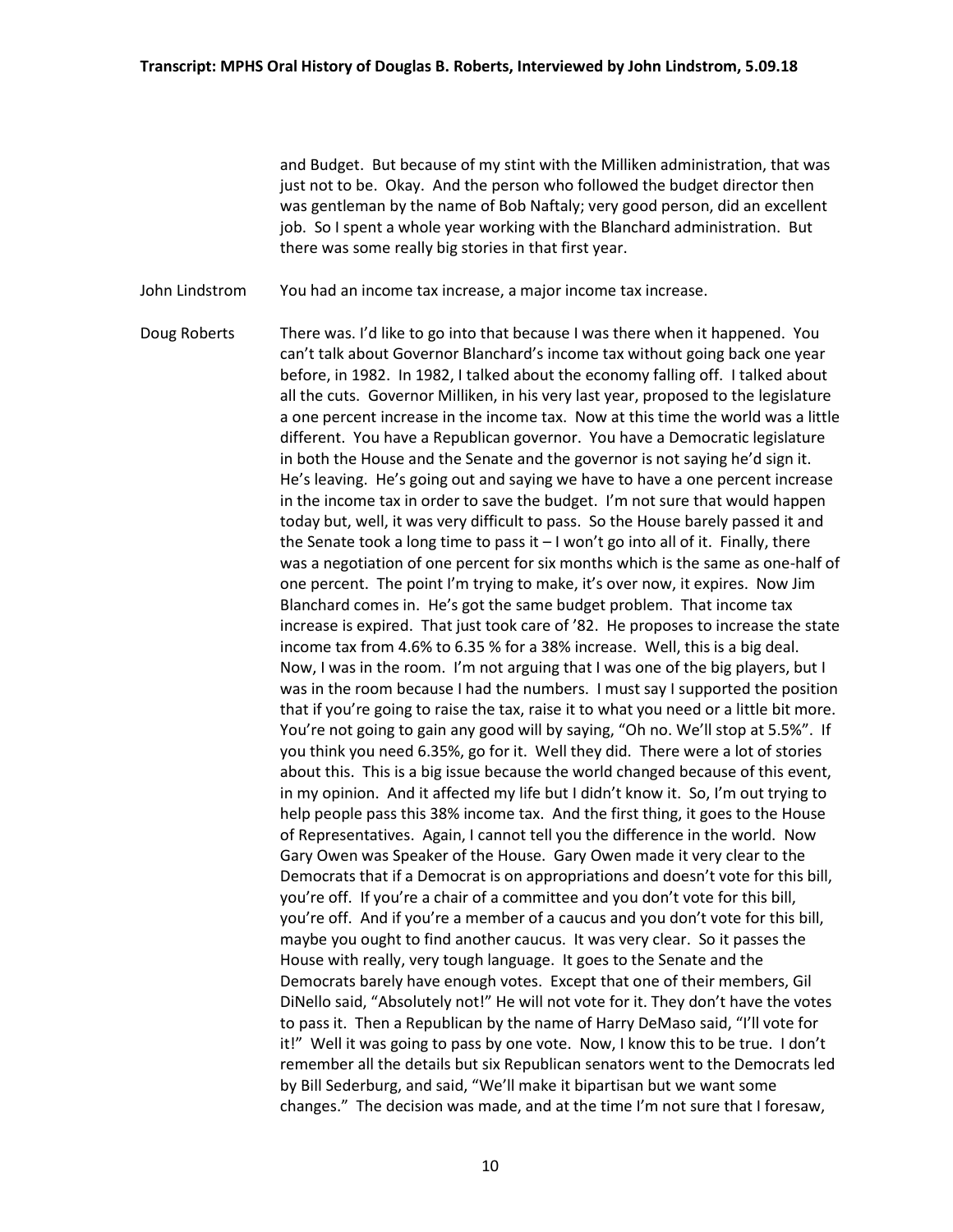nobody else foresaw, what was going to happen. They said, "We don't need to negotiate. We've got the votes and we can pass it." And they did. So they passed it with one Republican vote, Harry DeMaso's. It then became a partisan issue. The reason this is so relevant is because none of us even thought about this. There were two senators who were recalled, Phil Mastin and Dave Serotkin. They were just elected by the way, and they were both recalled by like two and three to one. It was a crush. Why is that important? Because then Minority Leader John Engler now becomes Majority Leader John Engler. And of course the rest is now a little bit of history, but that was a very big moment in time.

- John Lindstrom One of the reasons why it changed your life was because now Majority Leader John Engler at one point turns to you and…
- Doug Roberts He does. He was Majority Leader John Engler. At this time, I left the Department of Management and Budget and went over to work for the Department of Education. I worked for the Department of Education for a number of years. Phil Runkel was the superintendent. I aspired to become the acting superintendent when Phil Runkel left. That was not meant to be. So be it. Then, I get a call from Dan DeGrow who says, "Would you like to become director of the Senate Fiscal Agency?" I said, "No, not particularly." A little later I get a call from John Engler, the majority leader. He said, "Doug, can I talk to you?" and I said, "Senator, you are the majority leader of the Senate, of course I will talk to you but is this the same issue that Senator DeGrow talked to me about?" He said, "Yes." I said, "I haven't changed my mind." He said, "I just want to talk to you." Little did I know, for the rest of my life, when John Engler just says, "I only want to talk to you," either don't show up or you're gonna end up saying "yes", alright? Low and behold I ended up saying "yes" and I became director of the Sen Fiscal Agency. I was there for less than two years. The election was coming up. Let me just make a couple quick stories about less than two years at that job. First, I had a truly remarkable staff. I mean a staff that to this day I am so blessed to have had. Let me just give you an example. My deputy at the Sen Fiscal Agency was gentleman by the name of Gary Olson who has since passed away. He became director of the Sen Fiscal Agency for twenty years and in my opinion the best they ever had.
- John Lindstrom He was somebody that if he told you something, you could take it to the bank.
- Doug Roberts He was wonderful. Then, my chief economist was somebody by the name of Nick Khouri, who is currently the State Treasurer. My education specialist was a lady by the name of Ellen Jeffries. She is currently the director of Senate Fiscal Agency. Rob Abent handled Capital Outlay, he went beyond to become Deputy of Department of Transportation. When you have a staff that may have been younger but they were all talented, man! As a director all you had to do is go in and say, "Go forth and prosper." They were wonderful.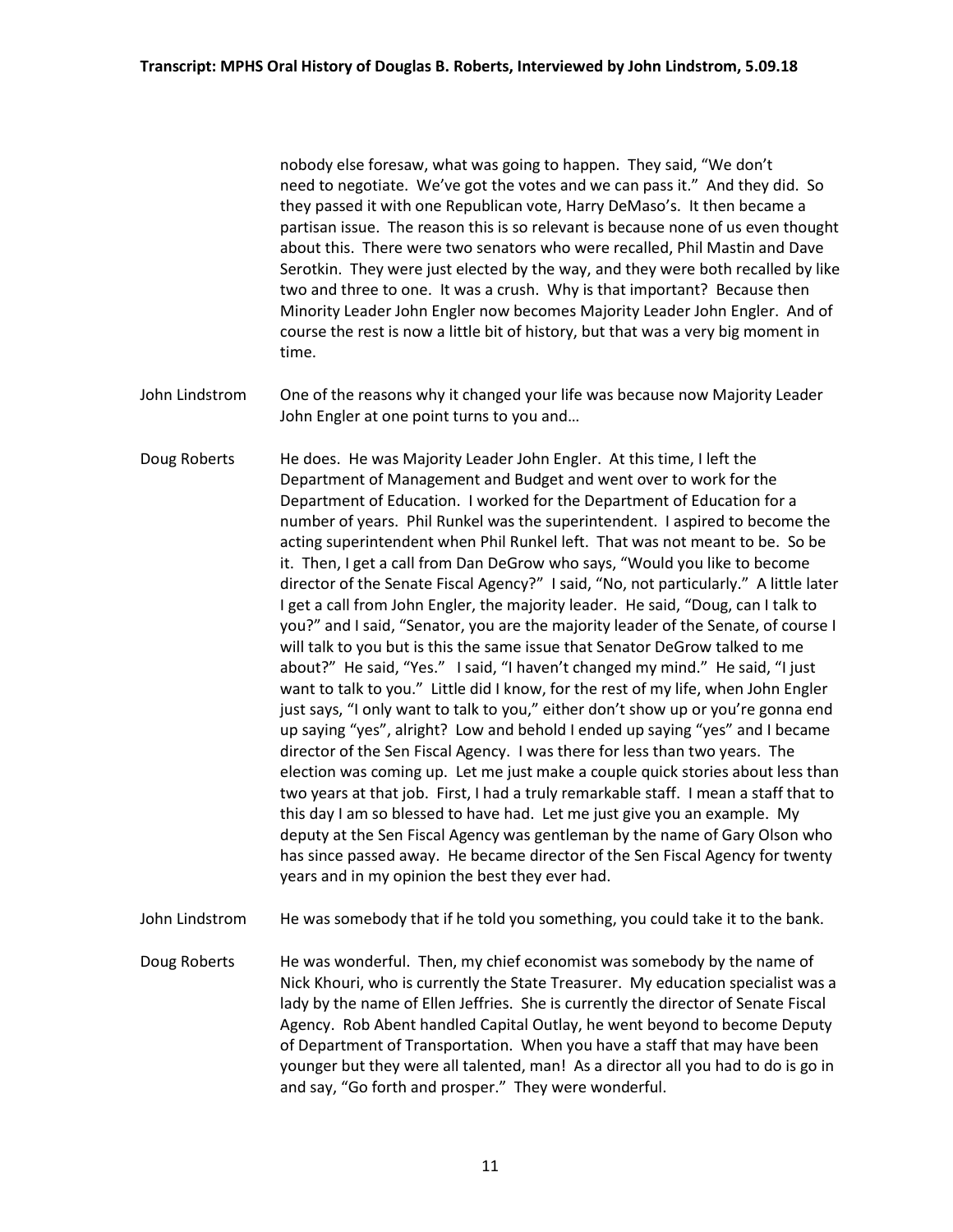John Lindstrom Gary Olson worked for George Montgomery after you left as I recall.

Doug Roberts That's correct. I always kidded him that I had to get there first so he could become director because I was always in front of him, as I was a little older. He was wonderful. He did a great, terrific job and I was very proud to have been part of it. There is another story that I want to tell right now, which is a human interest story that is almost still difficult for me to completely explain. When John Engler was hiring me to become director of the Sen Fiscal Agency, I obviously knew how inside government worked. I obviously knew that the elected officials tell the directors sometimes, "This is what I want you to do." But I said to Senator Engler, "Look, you are the leader of the Senate. If you want to tell the director of the Senate Fiscal Agency what numbers you want, like make them higher or make them lower, then don't hire me because I won't do that." He said, "No. That's okay." And he never did. I'm just a person running an agency of which I saw it happen in the House; I saw it happen elsewhere and just told him right up front, "If that is what you wanted, then I was not you're person" and he said, "Fine," and he never did.

John Lindstrom As you say you were hired for two years shortly before the election of 1990 which surprised everyone. It probably surprised John Engler that he ended up winning. What were your job prospects after that?

Doug Roberts It was pretty bright because after the election a gentleman by the name of Jeff McAlvey who was one of John Engler's assistants on the floor, came to me and said, "IF, IF, the governor were to offer you a job, would you prefer to be director of Management and Budget or state treasurer?" And I said, "State treasurer." That job was, I'm sorry, it was almost like that's what I was meant to do. It's everything I enjoyed. I had the background for it. Clearly, that's what I wanted to do. So, I ultimately was appointed to become the state treasurer. The state treasurer is an absolute terrific job in so many things. What people in Michigan take for granted but don't understand is the state treasurer position and almost the rest of the country and certainly the entire Midwest, I mean in fifteen or twenty states, is an *elected* position, not an *appointed* position. In fact, it was an elected (position) in Michigan up until the '63 constitution (revision). So therefore, the position is I think, much more significant. It is something much closer to the secretary of the treasury of the present in that you represent the boss, the governor, and you handle a lot of activities. Let me just give one statistic, boring or not: if you take the fifteen or twenty state treasurers around the Midwest and I'm talking about Illinois, Wisconsin, Minnesota, take their staffs, sum their staffs, and double that number, the staff of the Department of the State Treasurer of Michigan is bigger.

John Lindstrom Really?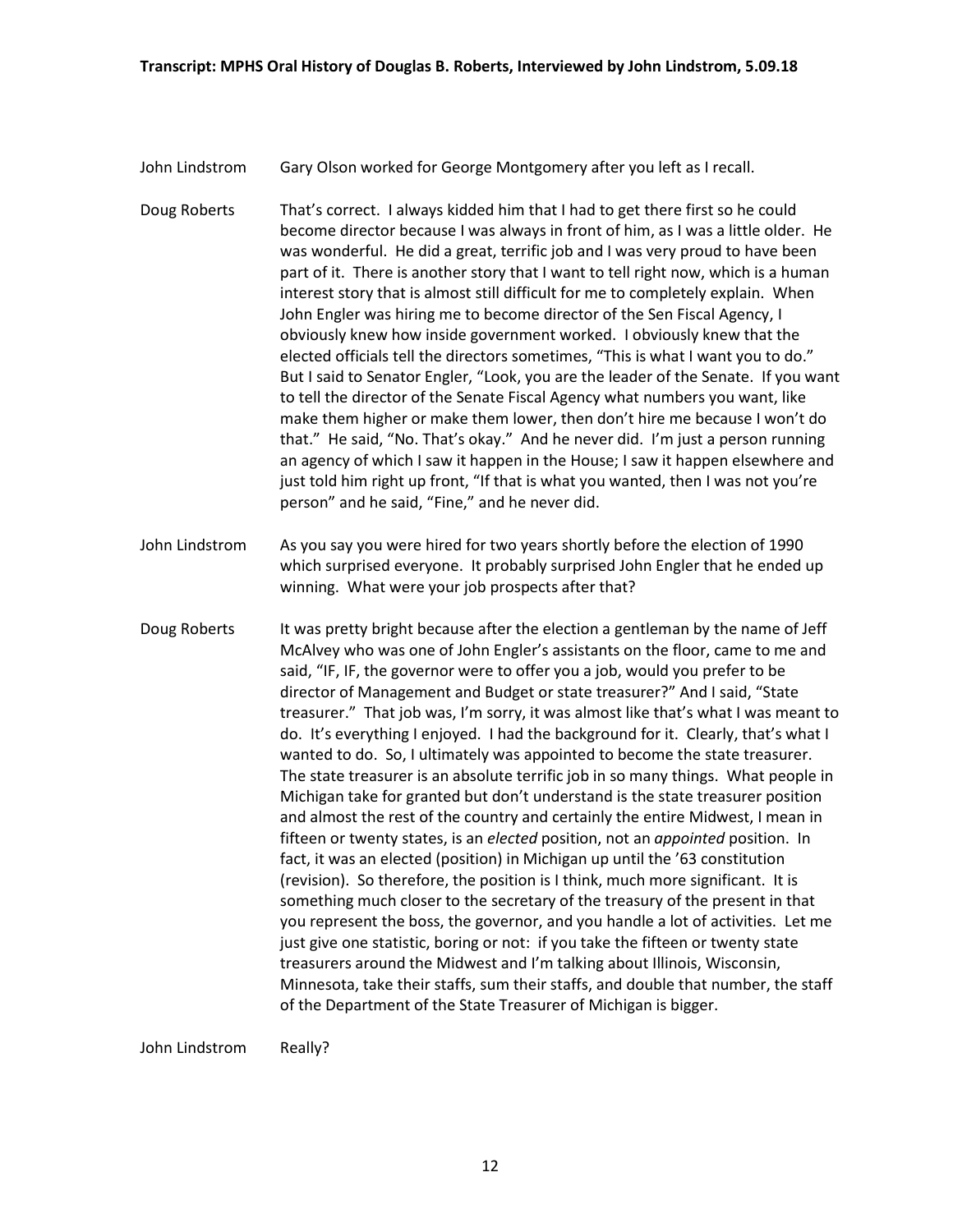- Doug Roberts My staff was sixteen hundred. Illinois was eighty-five. North Dakota was five, because they really didn't have jobs to do because they could be a rival to the governor. They ran for governor, many of them. Many of the people that I served with as the state treasurer ultimately went on to become U.S. senators and governors. But in Michigan you worked for the governor. So he kept sending me stuff. He would reorganize and I would end up with stuff that just… I even had a deputy state treasurer involved in K-12 testing when I was state treasurer. Just a completely different job. It's something I thoroughly, thoroughly enjoyed.
- John Lindstrom You laid down certain condition on Senate Majority Leader Engler for being head of the Senate Fiscal Agency. Did you lay down certain conditions on Governor-elect Engler on being treasurer?
- Doug Roberts That's a very insightful question. The answer is I will never ever get quoted as saying "a condition." I meant no condition. The one with the Sen Fiscal Agency – that was probably a condition. The next statement was not. It was a concern. When I went to meet with then Governor-elect John Engler, and he asked me to become state treasurer, I was going to take it. I wanted it. I said, "I have a concern. And the concern is that I don't think that the treasurer should raise money for you." And I said, "It just seems to me unseemly, that's just for me, to basically call a business ask them to buy fund-raising tickets and then go audit them." The state treasurer is responsible for forty to fifty billion dollars in investments and four pension funds. Obviously a lot of people made money in that. It just seemed to me inappropriate that I could call them up and say, "Buy tickets to the governor's fund raiser." He looked at me and he said very clearly, "You wouldn't be any good at it anyway." I was privileged to be the treasurer.
- John Lindstrom You could handle money but not raise it, in other words.
- Doug Roberts That's right. And I was never ever included. You can check all the logs of John Engler's meetings. Any time there were meeting on a political issue, particularly raising money or something, I was never included. We used to have a sheet that would have different people's names on it in terms of who's included in the next meeting. I was almost always included on the sheet. I was always stricken. I did not go to the political meetings. I did not go to raising money meetings. I did what I was hired to do which I hope ran well with the Department of Treasury.
- John Lindstrom While you were treasurer, the event that you are probably best known for occurred, but before we get into that: the 1990's was an unusual time in Michigan for its economy because, after so many years of the economy struggling, all of a sudden the economy was ballooning and booming. One of the things that you personally went after was triple-A credit rating for the state. And as far as I know, had never happened before. Is that correct?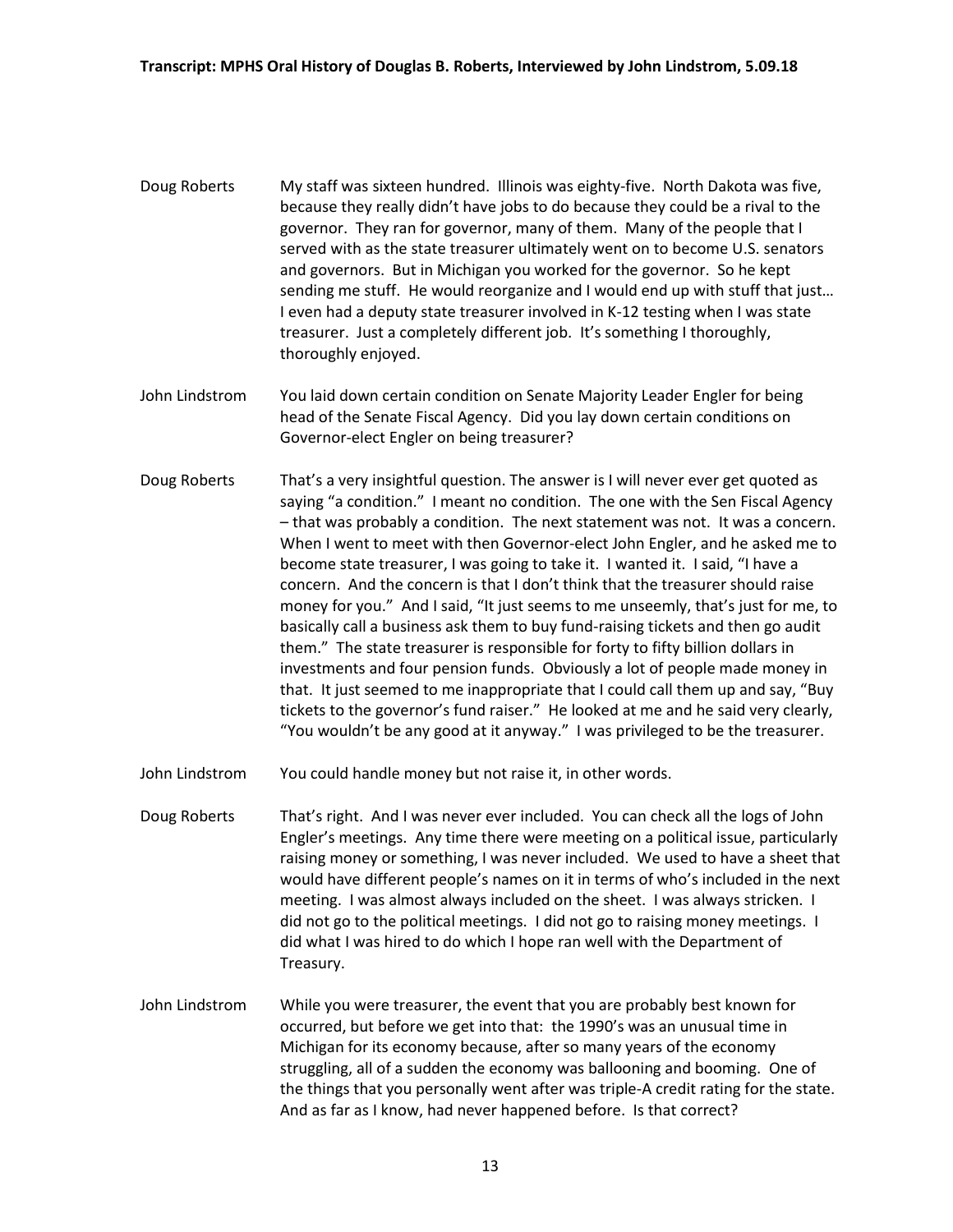- Doug Roberts We did have it. It was much earlier on, I mean it was like in the '60s or something. We had it when we were booming but we fell quite a bit and it wasn't anybody's fault that we did. And I worked very hard with the rating agencies. And when I left after my first eight years, we had been raised a number of times in credit rating, we were now up. In to a couple of rating agencies, we were *double-A plus*. That is not triple-A. So I want to just continue this story. I left to go to Washington for two years. While in Washington, Mark Murray became the state treasurer and Governor Engler and Mark Murray were able to convince the rating agencies to go to triple-A. I got a personal call from John Engler thanking me for my work. So we were triple-A. The other issue you've got to remember, we had six years in a row in the nineties – **six** – in which Michigan's unemployment rate was below the national average. It hadn't happened for thirty years. I don't know if it's happened since. I mean, you can say, "That was the time." I will take it – whatever it is. I'm just proud of that record.
- John Lindstrom You alluded to a little bit ago, the first issue dealing with school finance. What you are probably best known for is your role in crafting what became *Proposal A* which changed school finance dramatically.
- Doug Roberts I think that's true.
- John Lindstrom But there's likely twenty years or so dealing with what you first talked about and getting to July 1993 when the Proposal A adventure all began. You were part, in many respects, to all of that because you were not only in finance, at one point you were involved in state education.
- Doug Roberts That's correct. There's one issue I want to lead with. I feel strongly about it but it's so interesting. It's the issue of myth or fact. Everyone; if you go out in the street right now, they will say, "We have a lottery and the lottery was always intended to be solely earmarked for education." I'm really sorry but that's a myth. I was there. Let me just go through my pieces of fact and then I don't care what people say. The vote took place May  $16<sup>th</sup>$  of 1972. I'd just joined George Montgomery's staff. So they adopted the lottery. What did the language say? The language said, "The legislature shall be permitted to issue a lottery." It didn't say anything about where it went. Alright. Then people will say, "But the ads said it was that." Not true. The ads were very clear what the extra money would go to, and they started with: "K12 comma, public health comma, social services comma, higher ed." It was the general fund. Now here's my evidence that these people don't know. That's okay. I think it was Public Act 239 of that year. An act was enacted that earmarked all the net proceeds to go to the general fund. They say, "Well that just goes to show you, government lied." Who are the two people who I admired so much? One was the speaker of the House. His name was Bill Ryan. The other was the governor of the state. His name was Bill Milliken. These people have tremendous reputations and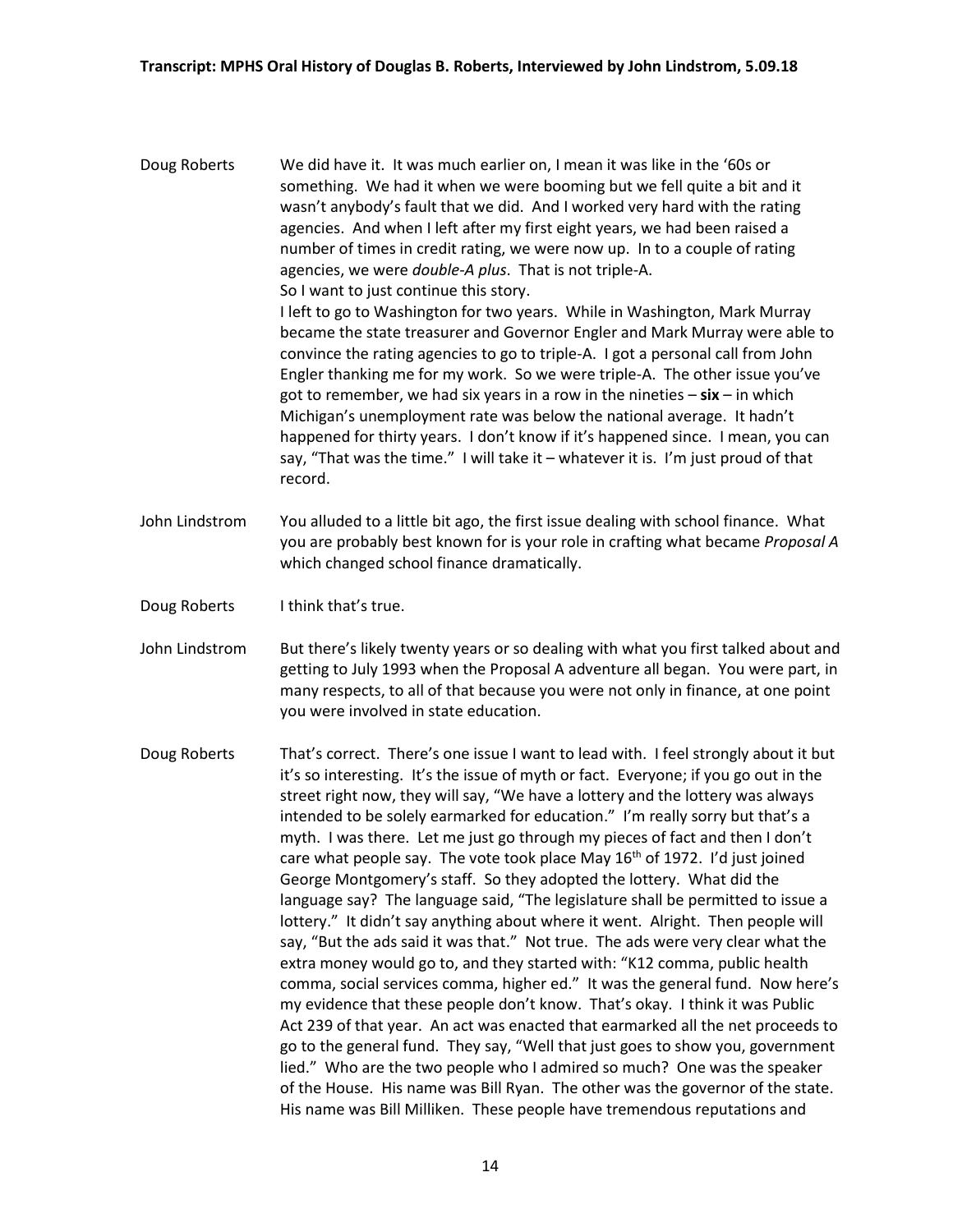ethics, in my opinion. The bill had to pass the House – had to be signed by the governor. They would not have, one; passed the House, or two; signed it if it wasn't what they thought the people were voting for. Later, it became a myth that was intended. Now I will say this, later the legislature gave them some information but they couldn't take the hit anymore after years and years. So they earmarked all the lottery money for education and then took it out of the general fund because the general fund gave it. So, that was a shell game. That was a shell game, but up to that point it was never intended. So, enough of that, I just feel strongly, because I remember even when I was working, I tried to explain this and they just said, "I was just part of government that was trying to mislead the public." Well, I'm not and that's my position and I'm sticking to it.

- John Lindstrom And the school finance question was always tied up with the question of Michigan's property taxes.
- Doug Roberts Yes, absolutely.
- John Lindstrom Of course we went through a number of different property tax proposals; the famous *Tisch Proposal* in 1978, which would have created dramatic cuts in property taxes and it would have affected schools.
- Doug Roberts And another one in '80. In 1972, I'm still working for George Montgomery. A Republican governor, Bill Milliken, a Democratic legislature, House and Senate, go to the public to reduce property taxes and increase the income tax. Okay? So the first proposal was not the sales tax we know today, but the first proposal was: Bill Milliken and the Democrats went to the public and said, "Will you support decreasing the property taxes and increase income tax?" Michigan has a *flat rate-income tax*. So there was a second proposal to allow for a *graduated income tax*. The argument was that if the first one passes, they'll cut property taxes to increase the income tax. If the second one passes, they'll increase a graduated income tax. One of the biggest problems – and both failed – and the graduated income tax failed quite badly. The problem was the people who don't trust government said, "So let me get this right. You're going to cut my property taxes today. Increase my income tax. What's to stop property taxes from coming right back and I have both?" Now that might have happened over time but that was a very hard sell. And both went down. That was '72.

In 1980, there was another attempt. Bill Milliken and the Democratic legislature went to the public and had another proposal to decrease property taxes and, this time, increase the sales tax. I'm the deputy budget director. I'm out there trying to sell this puppy. Okay? We got a twenty-six percent "yes" vote. Twenty-six percent. Not good in a democracy. However, some of us geniuses, and you're looking at one of them, convinced the governor, and some of the legislative leaders, that 1980 was a "bedsheet ballot" in November, meaning numerous items were on it; all confusing. You had another *Tisch Amendment*; you had all sorts of things. We said, "Give us a special election. We'll go out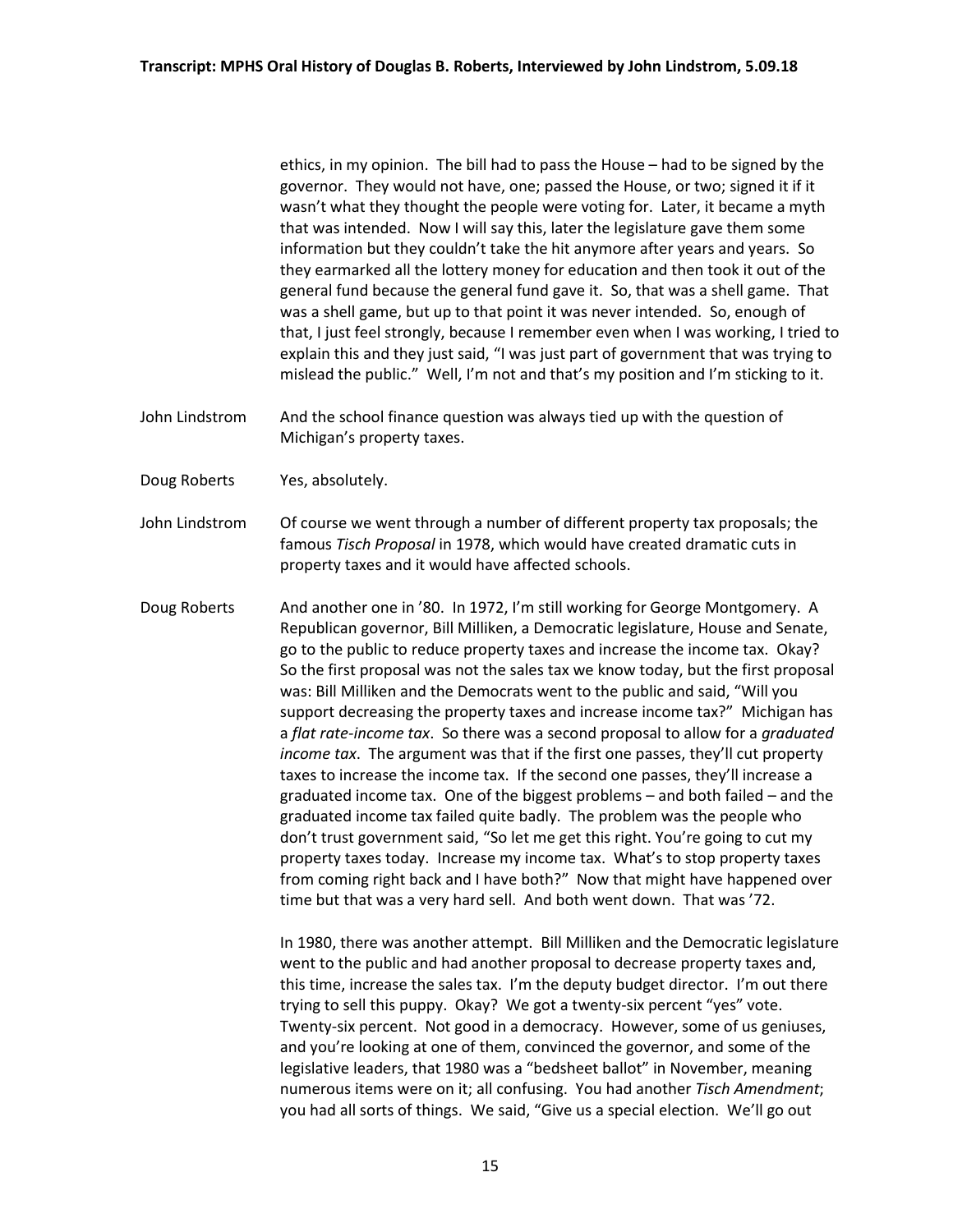and we'll sell it this time." So the legislature again – I know people find this strange – you got a Democratic legislature (which) needs a two-thirds vote with a Republican governor to go back to the people in the special election. May 1981, Doug Roberts is out there selling this. And now, we do a lot better. We go from twenty-six percent "yes" votes to twenty-eight percent. Maybe we were out of touch, just maybe.

So, in 1987 I'm the deputy superintendent of Public Instruction and the State Board of Education provides a commission for what's called the Harden-Runkel Commission. Ed Harden was the former president of MSU and Northern (Michigan University). Phil Runkel was the superintendent. They had a thirty-six member commission. They came up with some very good ideas. I was chief of staff of that commission. So, I was very much involved in putting everything together. That was wonderful. They vote with 33 to 3 to move forward. Unfortunately, not all votes were equal. One of the three was the MEA and politics stopped it. The reason that that is an important story is, I put that commission report in my drawer and I pulled it out later. So in 1989, there were other attempts. It failed. The one issue I do want to bring up however is that in 1989, Jim Blanchard was governor. He tried to come up and solve the problem of school finance. And to this day I give him credit for trying and I'd like to just explain it. What's the problem with school finance? What are we trying to solve? I mean, if you don't understand that - we have 500 school districts. We have some with very low income, and some with very high income. We have great inequity and it was getting worse. So what's the solution? Well the two obvious solutions are, one; you cut the spending at high-spending districts, not politically going to fly, or you raise enough revenue to raise the lower-spending districts up. We all said, "You can't do that." So in 1989, Jim Blanchard went to the public and said, "Let's increase the sales tax from four to four and a half cents, earmark the half a penny for schools, and try to bring up the lower." He went right at the issue and said, "We can solve it that way." It got absolutely creamed. I went out trying to explain that proposal. I'm sorry. I'm going to say something not very nice. One of the questions I got every time and I got tired of answering it, "How do you collect a half a penny?" It just burned me up. Well, I don't know. How do we collect four cents on a dollar and eleven cents? You round it up and down. I got it every time. So, I gave him credit for that. Alright, that's over.

Now we have an election. Jim Blanchard is running against John Engler. I am now head of Senate Fiscal agency and John Engler is running on the issue of cutting property taxes. I mean, that is what he is running on. Seventeen thousand votes later, he wins! Very unusual, okay? So, he starts out by saying, "I'm going to cut property taxes." Whoa! The House is Democratic. The Senate is Republican. John Engler is a conservative Republican. Of course, given today's language, I don't know if he has moved into the moderate range or not. Anyway, he's a conservative Republican and the House wasn't going to give him a property tax cut - just wasn't going to happen. So the governor collected signatures. We went out to the public. We have something called "Cut and Cap" and I went out to sell it. It was a twenty percent cut in property taxes with what we argued, a lot would be made up, but the language didn't guarantee it.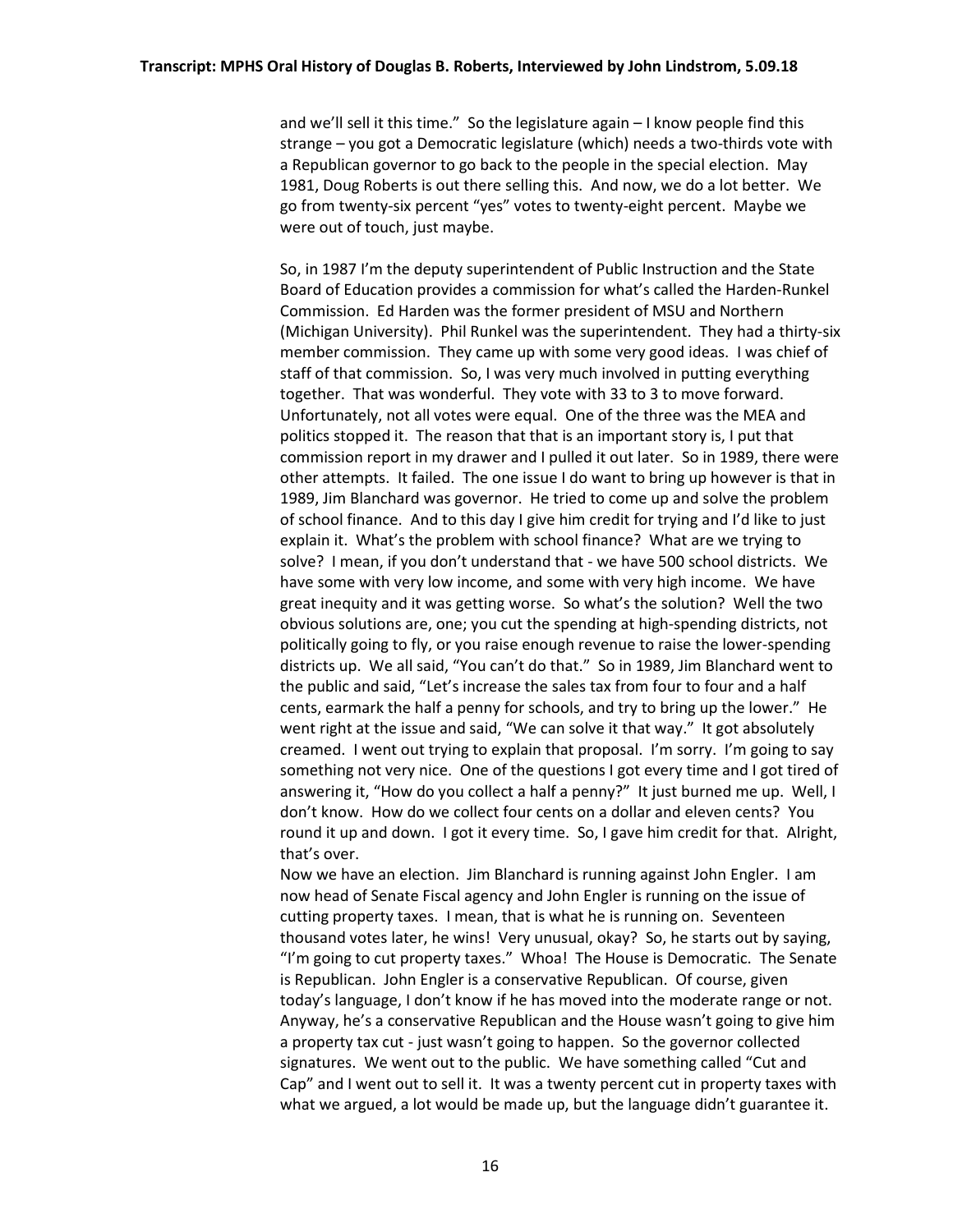So it was a twenty percent cut basically with no guarantee there was going to be a make-up. It failed - but wait. It failed 41 to 59. Now in most democracies, 41- 59 is a crush. Huh uh, every organized group opposed that and you still got 41 percent? There was something out there. People were really upset. So that was in 1992. In 1993, John Engler called the MEA. They got together. I helped negotiated the deal. Now we have an agreement between John Engler and the MEA to increase the sales tax and decrease property taxes. Shoot, we've got it covered. We're gonna win. We go out and we lose. It was closer. It was 46 or something to 54, but we lose. I'm not sure I can give a good explanation for that.

- John Lindstrom I remember on that particular election night at the headquarters, and everyone was quite stunned.
- Doug Roberts We thought we were going to win. Politically we had all the groups. My explanation after the fact, I mean I'm being a Monday-morning quarterback here, even though I was in there and thought we could do it, there were a certain number of the percentage of the population that didn't want to change anything. They liked what they had. And then, unfortunately, maybe that was one of the beginnings of a society that we are now living in. That is that people really didn't like people. This was the beginning of either distrust or, "Anything you're for, I'm against." There was a number of people who disliked Governor Engler, and if he was for it they were against it. But wait a minute, there were a number of people who didn't like the MEA. And if they were for it, another group of people were against it. So (when) you put those all together, it failed and so that was it. We were done. We were not going to pass it again, and that was the end of, literally, my lead up to Proposal A. The reason that was so important is, with all due respect, I don't think there is anybody in this state that had worked harder, understood more of it, who wasn't in a position to try one more time to get Proposal A ready.
- John Lindstrom And we get now to Proposal A, and as you say, the lead up to that was, on that fateful night in July 1993, the Senate was actually prepared to vote on a bill, that had passed earlier. It was a certain percent cut in property taxes.
- Doug Roberts It was Senate bill one, that's correct.

John Lindstrom Senate bill one. It was passed by the Senate, it was passed by the House which was an unusual situation because the House was an even split.

Doug Roberts That's correct.

John Lindstrom The 1992 election resulted in 55 Republicans and 55 Democrats. You had shared power. And, it had come back to the Senate to confirm, essentially, the changes the House made. John Cherry who was the Democratic Leader, went out to dinner with Bob Emerson. Wrote out on a cocktail napkin a proposal to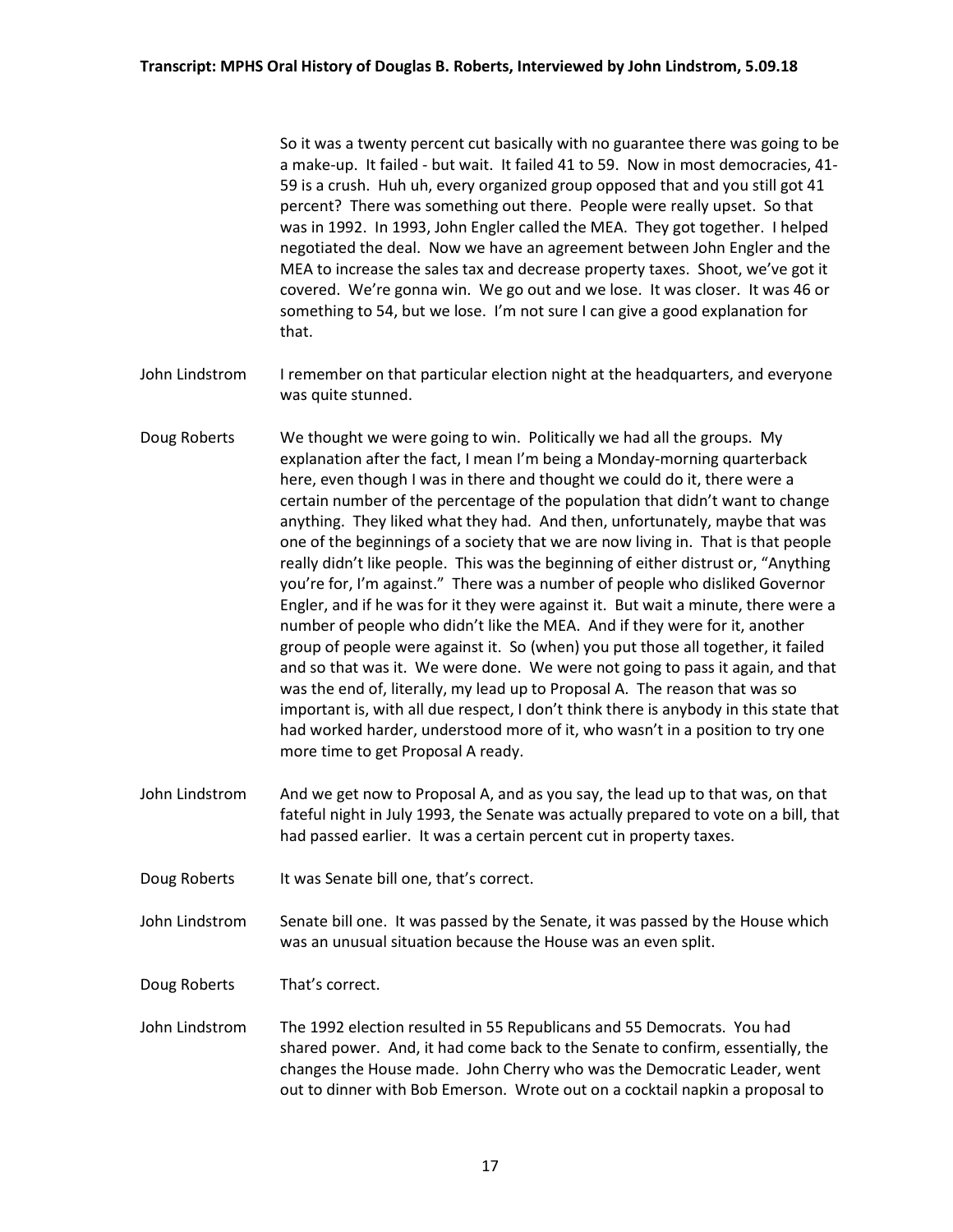eliminate all property taxes. Handed that to Debbie Stabenow in a caucus meeting. You guys knew about it.

- Doug Roberts Well, let me tell you, I was in the room. You just told me something I didn't know about who wrote on a cocktail napkin, but I will say where I was and what I can attest to. I'm in the meeting with Governor Engler. At that time the Majority Leader was Dick Posthumus, and he came to see the governor and I'm in the room. And he says that then-State Senator Debbie Stabenow is going to make this motion, and the argument is pretty interesting. The argument is that this was a twenty percent cut in property taxes with basically no guarantee of a make-up. If that's good, then a 100% cut and no make-up should be better. Alright? I have a great deal of respect for now-U.S. Senator Debbie Stabenow. Whatever she says, I saw this as just a political maneuver. That's what I saw it as, and even said so, but it doesn't matter. And their argument, in my opinion was the Senate would either vote it down or certainly the governor would veto it, because this is seven billion dollars in property tax. So, Majority Leader Senator Posthumus says to the Governor, "Governor, will you sign it?" And I remember, now other people that can remember it differently, he said, "That won't happen. They won't make it." To Senator Posthumus' credit he said, "That's not what I'm asking. I'm asking if it comes to you, will you sign it?" He said, "I will sign it." I think there was only one head that hit the desk and that was mine.
- John Lindstrom Well you all of a sudden have a seven billion dollar problem.
- Doug Roberts Exactly. Now the problem is... You see I'm a technician, alright? I think I'm a good one. I hope people understood what we just did. Between now and December we can change our minds and look silly but we can just say we didn't mean it and get the taxes back. But after December it was my belief, and still to this day, you have lost seven billion dollars. You can't make it up. Somebody says, "Well you can make it up, you can raise other taxes." You see this is where a technician come in. No, not true. What do you mean not true? We had what was called the "Headlee Amendment." The *Headlee Amendment* limited the total amount of taxes relative to personal income. However there is a clause in the Headlee Amendment that under emergency situations you could exceed that. Fine. We're going to need a two-thirds vote to use the emergency clause in the constitution, to double the income tax. Really? I didn't know if we could do it or not. But in any event, within 48 hours, it was the law of the land. We had now abolished property taxes. Seven billion dollars were gone and we needed a new proposal.
- John Lindstrom I'm just curious, during that night in the Senate when it was being debated... as a reporter who was there, one of four reporters who were there, it was an amazing situation. This was going on, the public had no idea. In fact the governor held a very quick impromptu press conference at about 10:45 in the evening. One of the local TV station showed up. I was over in my office getting ready to write up the story. As soon as the TV news came on every light on my phone lit up with people calling saying, "What actually just happened?" I'm just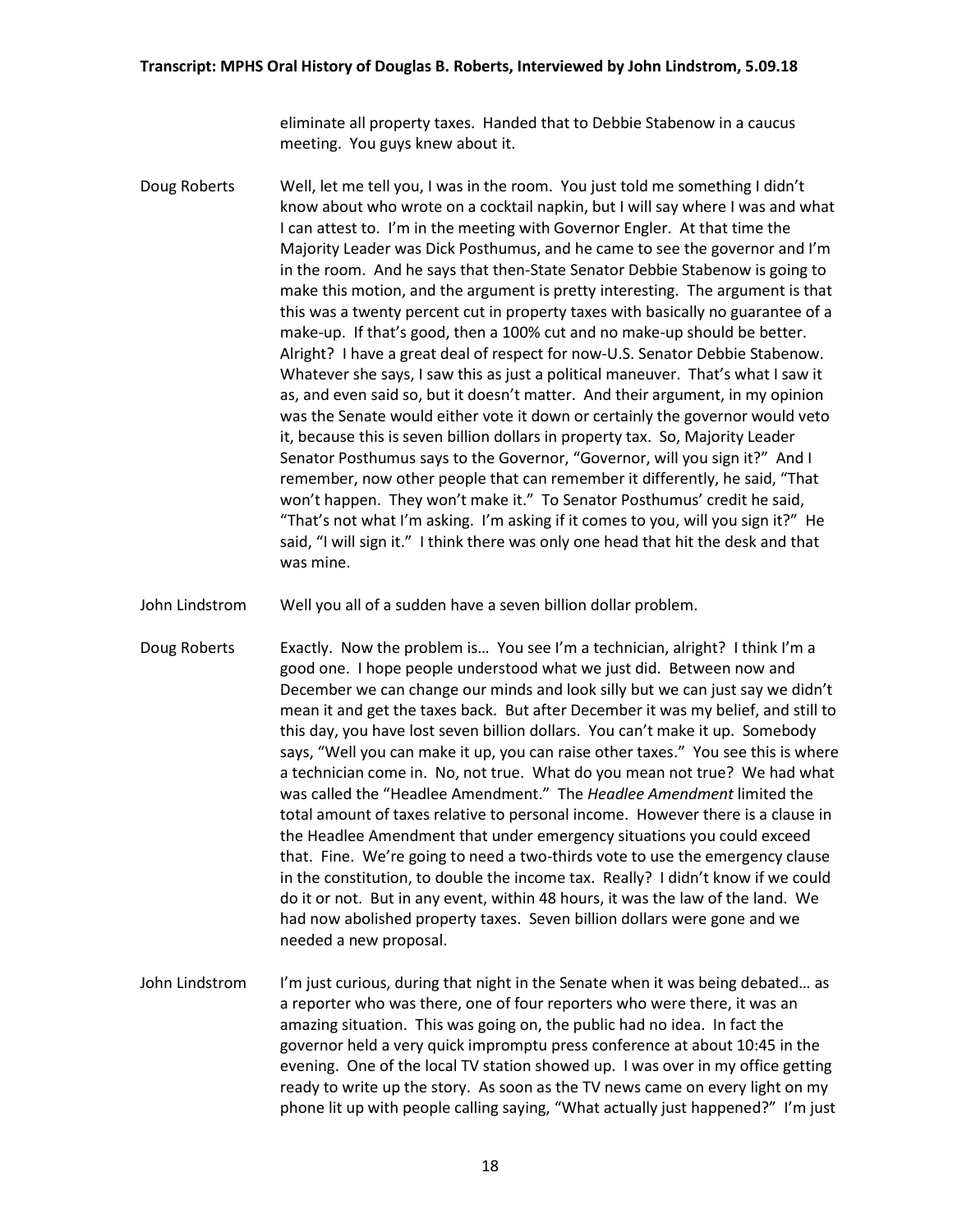curious, were you sitting back, in whatever little cubbyhole closet, wherever it was you were during the night of the debate saying, "Please don't pass this, please don't pass this, please don't pass this?"

- Doug Roberts No, I didn't. I don't remember that. I don't remember watching them. You got to understand that if that's what they were going to do, then I guess that's what they were going to do. I will say this, I was almost always… I always had a position that if my first idea doesn't work I had a backup. I wasn't sure where to go. This is a very, very major issue and it was going to be... I'd just hoped they knew what they were doing. And I do believe to this day that you can characterize what happened as one of the first games of "Texas Holdem," which is "all in." I mean we were either going to solve it or we were going to look awfully bad. I don't think most politicians would be willing to play that today.
- John Lindstrom And it wasn't just Michigan that was looking at it. I remember going to the National Governors Association meeting, that took place a few weeks after this, and the governors there were all rather astonished and kept saying, "How could you guys do this?"
- Doug Roberts I would never recommend eliminating beforehand. But if I could go on with Proposal A?
- John Lindstrom Yes, and that raises a very good point because the governor signs the bill at a big ceremony down at Dearborn… Henry Ford Museum…
- Doug Roberts Henry Ford, that's correct…
- John Lindstrom And, he turns to someone to say, "Come up with a proposal." And that person was?
- Doug Roberts The governor called me before that, and said, "I'd like you to lead my team in putting a proposal back together again." And I said to the governor, "You know, I want to do this. I have the background, I can do this." And I said, "How do you want to proceed?" He said, "I want a commission". I said, "Governor, you can't have a commission. I've done commissions. I've told you about the Harden-Runkel Commission. You can't meet in 60 days, if that's how much time I had." He said, "No, you have 65 days." I said, "No, you can't do it in 65 days." And I said to the governor, "I can tell you what I can do. You give me the best people in state government, I'll give you their names, and we'll work seven days a week and we'll make it happen for you". He said, "Okay." And some of the people… Mark Hilpert was very important, Nick Khouri was very important, Mike Addonizio was very important. These were some of the best, in my opinion, the best in state government. We did work seven days a week. Only about a half a day on Sunday. And we came up with a much more far-reaching report than I think people expected. What we ultimately proposed to the governor, and then he ultimately recommended it to the legislature, was really three sections, and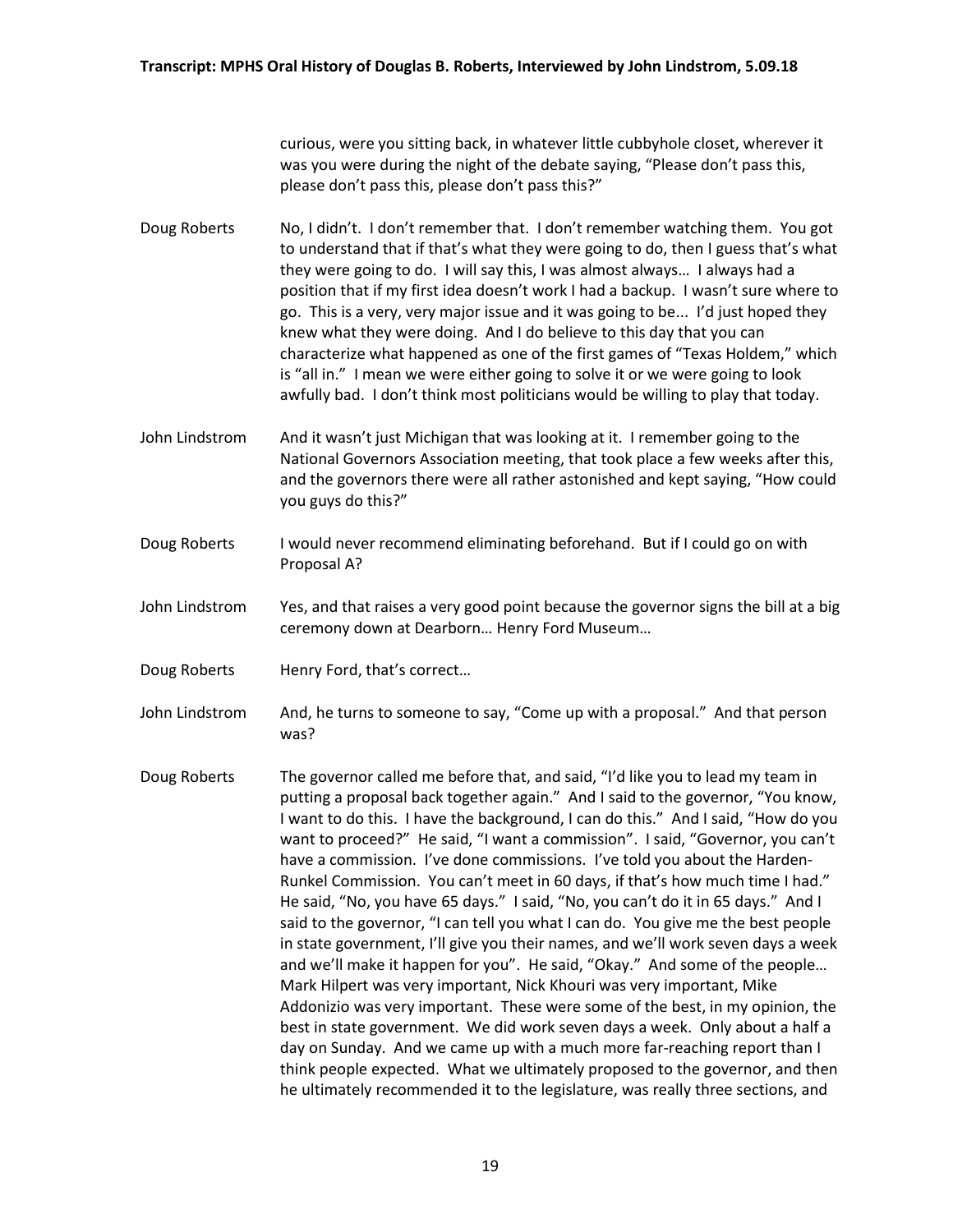people forget this. The first section was school reform, the second section was school finance, and the third section was state and local changes. Property tax changes, people forget about that. So the first one was school reform. That was the beginning of the discussion on schools of choice, charter schools, and all sorts of things.

John Lindstrom In some respects it has become, historically, one of the biggest impacts of Proposal A.

Doug Roberts And then the next issue was, "How do you put school finance back together again?" Listen, this is a very difficult issue, but I learned, and I'm very serious, I learned from the Harden-Runkel Commission, because the Harden-Runkel Commission came up with the key to school finance reform politically. It was a very simple key, but they came up with it and I just stole it and put it in my drawer and pulled it out (later). I went through it before. What was the problem with school finance? You had poor districts and rich districts and you couldn't figure out a way. Well then, don't do it right away. Use time to solve the problem. Keep higher-spending districts from running away, that is give them a little bit of an increase, but cap their increase, not their cut. And give any increases to the lower-spending (districts), and close the gap over time. And that's exactly what we did. It came from the Harden-Runkel Commission. It's like I already had a plan tested in the drawer, and just pulled it out. We talked about a number of issues. Nothing in terms of homestead property taxes, we now have six for schools, but we didn't have that. When I wrote it, I wrote a four percent transfer tax on property. Well the real estate industry went ballistic, so we had to back off. And we needed money, so I said, "What's the difference between paying it every year or paying it once, when you sell the house?" You know, "If it is going to be on the house, do you want a little every year or do you want a lot all at once?" And they said, "We want a little each year." I said, "Okay." So we backed off. But the reason that was important in my life, is because we recommended in that report, the elimination of something called the State Tax Commission, because we were going to eliminate the need for the State to be in the property tax business at all. It would be entirely local, and locals would run it. Well since then I've ultimately been on the State Tax Commission a long time. So there is a little bit of humor in terms of that.

John Lindstrom You were writing yourself out of a job is what you're saying.

Doug Roberts One issue I want to get on record again, is state and local finance in terms of property taxes. We proposed at that time, to locals (local units of government), that they receive something called "statutory revenue sharing." And we said, "Not *constitutional* (but) *statutory* revenue sharing – we're going to eliminate it." Ooh, they didn't like that. I said, "But we will give you the authority to levy property tax by a vote of the elected officials only. Not a vote of the people. That is, if it's a county tax, the county commissioners can vote for it. If it's the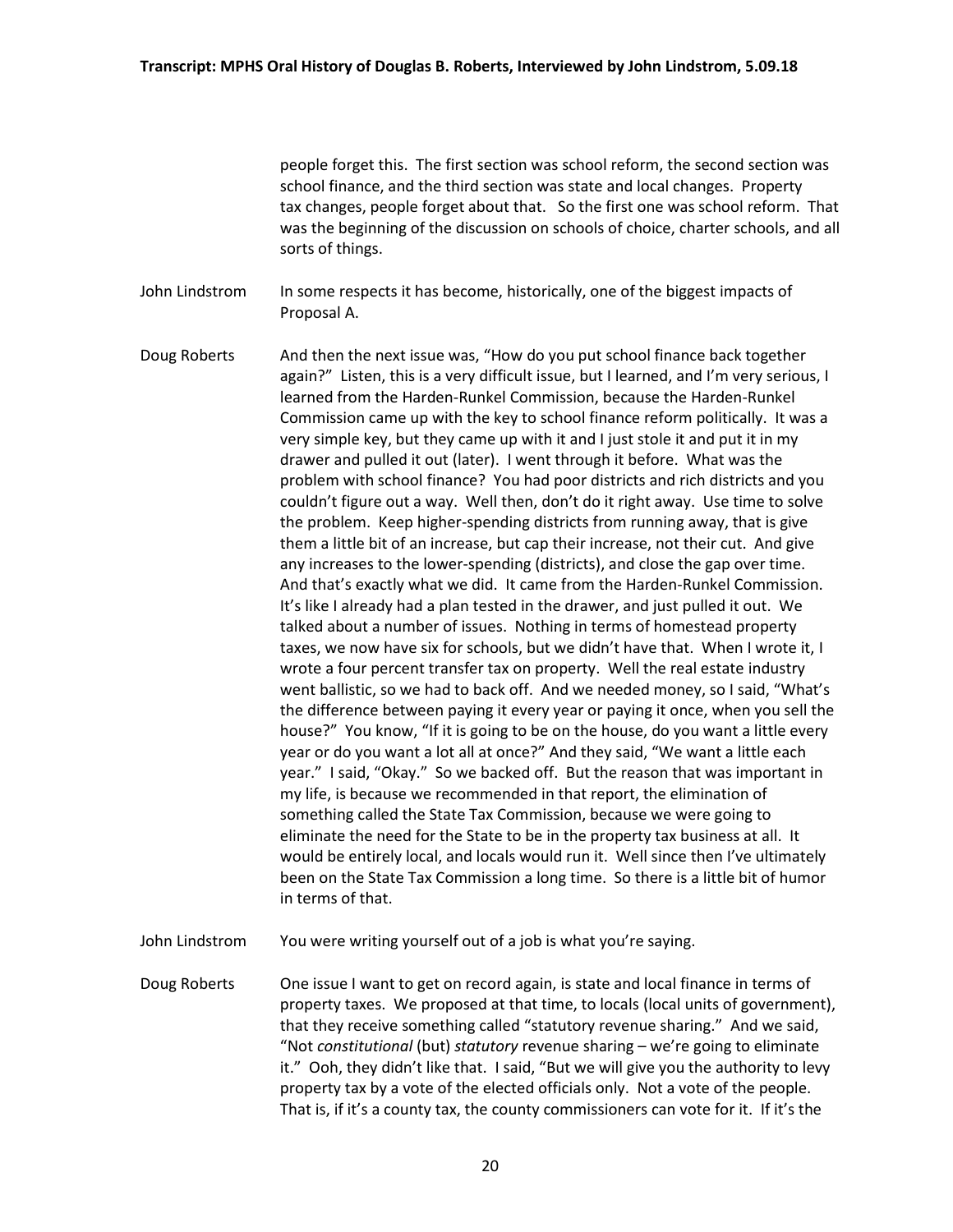city, city council. The local officials can vote for it." Now of course, the locals decided they didn't want any part of it. We wanted the school finance first, so we dropped it. I'm telling you that it wasn't but a couple of years later the legislature eliminated all of statutory revenue sharing. They (local units) had the opportunity and they walked from it. And I just want to remind them for history, that we gave them the opportunity and they said, "No, why should we be forced to vote for a tax when we get statutory revenue sharing for free?" And then they lost it.

So, in any event, in 65 days we put it together. The governor went before a joint session of the legislature, I think it was something like October  $5<sup>th</sup>$ , and he delivered it. And now I cannot say enough good about what I though was the best of the legislative process. I mean that as sincerely as I can. As you pointed out earlier, the House was 55 - 55. I didn't think it would ever work. Paul Hillegonds and Curtis Hertel, Sr. were the two co-speakers. I don't think it ever worked any better. They were two remarkable gentlemen. They ran the House. They just did a terrific job, but with neither party having a majority, and we are trying to rewrite school finance and we need a two-thirds vote to put something on the ballot, are you kidding me? This is like impossible. The House appointed a 14-member committee, seven Republicans, seven Democrats, and they worked very hard to try to come up with amendments to our proposal that would make it more palatable to them. The Senate also worked on it. The one issue about some of the ultimate outcomes is obviously, we have a six mills nil on homestead property. We didn't have that before. We also have a situation in which people ask me, "Doug, why did you write what we now know as the five percent cap, on property tax?" That is, taxable value can only go up by 5% or inflation, whichever is less. And the answer is I didn't write it. We did not propose it. That was part of the legislative adjustments. It was proposed in the House, by Karen Willard, a Democrat. You've got 77 votes in the House. Remember there are only 55 Democrats and 55 Republicans, and it was put on. We supported it, I'm not running from it, because we thought it would help us pass it but it wasn't something we proposed. Everybody has got a little finger of that in terms of what ultimately went (through). Now, the Democrats to their credit, said to the governor, cause I was in the room when they came, "Governor, as you know, every one of these proposals, which is a sales tax increase and a property tax cut, went down to defeat. What happens in our special election, which is in March, if we go down in defeat? We lose seven billion dollars in taxes." So they said, "We need a backup plan in case you fail." And I wasn't sure we were going to pass. I think Bob Emerson was a State Representative at the time, came in and was making a case for the House Democrats and said, "We want an income tax as a fallback." Now remember, they really want to pin the income tax on John Engler because of the recalls and everything else. So, John Engler is listening and he says, "Fine". And they said, "Now you understand you have to sign all these bills before the vote? You can't wait until after the vote." He said, "Yes, I understand." So, we are going to sign all the backup bills to both our plans, the constitutional plan, and the backup plan. Which was basically a six percent income tax and some other differences,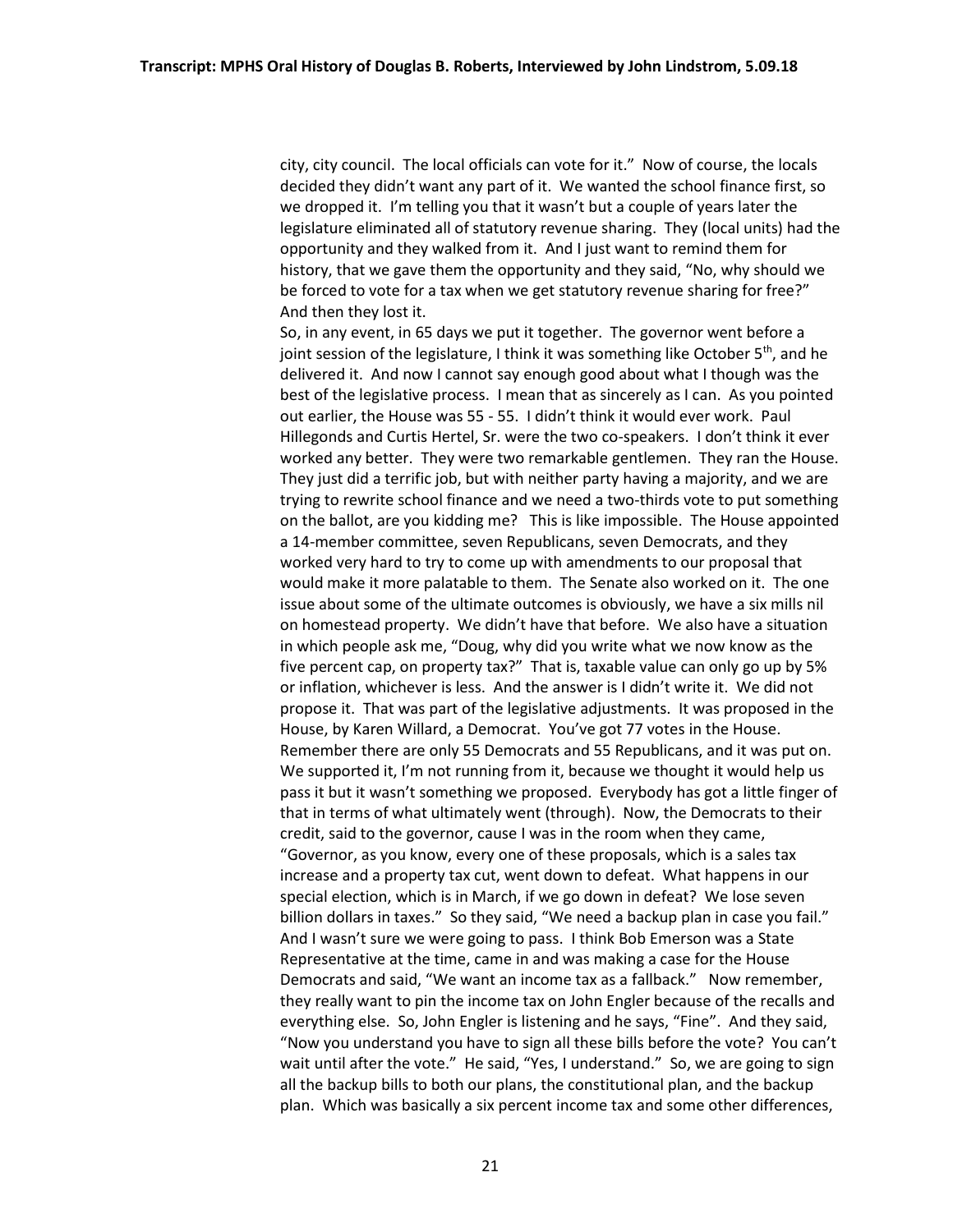and if one failed then the other one would become law. Bob Emerson leaves. I look at the governor and said, "Why did you agree to that?" And he said, "Because if I can't defeat an income tax with a sales tax, shame on me." Whether you like it or not, we ran against the income tax. Now we ran against something else, we ran against tobacco. The irony, the irony of the tobacco story is almost beyond comprehension.

- John Lindstrom And, for people that don't know, they literally put millions and millions of dollars into an effort to defeat Proposal A.
- Doug Roberts That's correct, but let me tell how this happened. I was involved at the very beginning. The governor was proposing increases, I wrote it, but we were proposing increases of the cigarette tax from twenty-five cents at that time, to seventy-five cents (per pack). It's a big number, okay? And I remember being in the meeting with Governor Engler and Mike Murphy, who was a professional (media consultant)... And I said to the governor, "Governor, let's drop the cigarette tax proposal." And I said, "The tobacco companies are going to spend four to five million dollars trying to defeat us. It isn't worth this issue. We need to pass Proposal A." Mike Murphy was spot on. He said to the governor in my presents, "Doug is almost right." He said, "I've been involved in some of these campaigns in other states. Let `em, and we'll run against them." And lo and behold you have the MEA opposing us and their side-kick is the tobacco companies. Now how you maneuver that is just because the backup proposal was an increase in the cigarette tax from twenty-five cents to forty cents. So the tobacco companies prefer that over increasing it to seventy-five cents. Well, I'm telling you I never saw something play out that way. They would have an ad, the ad may have even had a point. What would be our response? Well, look who's paying for it; the tobacco companies. And the thing passes 69 to 31. It was a stunning achievement.
- John Lindstrom The 69 to 31 is when you are talking about the public actually voted on the proposal in March.
- Doug Roberts Yes.

John Lindstrom But let's not get right there right away. There's a couple of points to bring up. It was an incredibly intense time.

Doug Roberts Yes it was.

John Lindstrom I mean, as a reporter I was putting in sixteen to eighteen hour days, sometimes more than that. And you had a particular issue going on at the same time. A particular personal issue and I don't want to be too melodramatic about it, but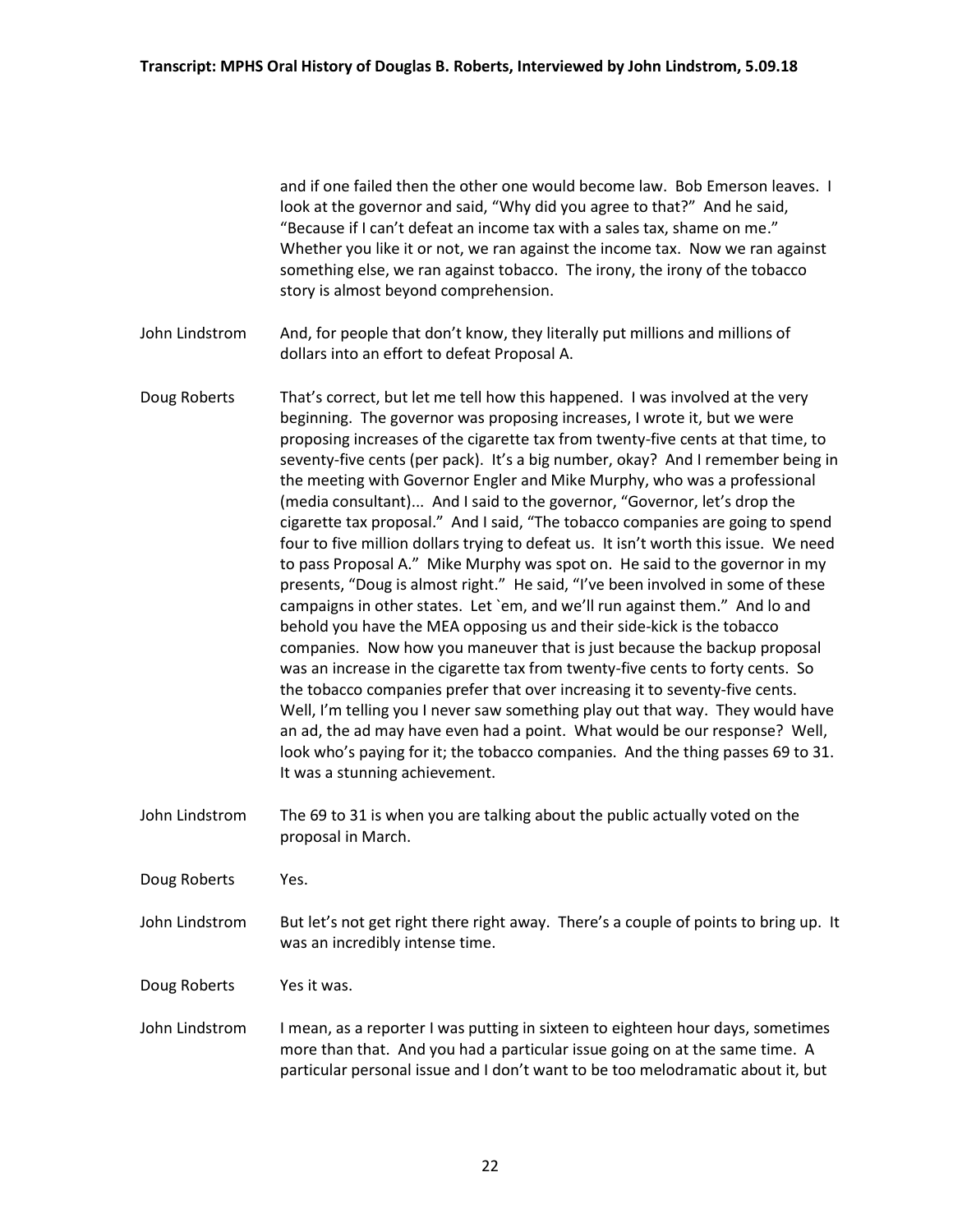while you were working on Proposal A, you honestly occasionally thought you were going to die.

- Doug Roberts I did. I think it was in October, I'm in the middle of this issue and I'm diagnosed with a brain tumor. Fortunately it is not a "Senator McCain brain tumor." The doctors… I mean we weren't sure because you have an MRI, you have a brain tumor, you're not exactly sure. But I went to enough (specialists), and they were reasonably certain that it was a non-malignant brain tumor, but it had to come out because it would affect... But it's slow-growing and so I was going to risk a lot, but we weren't completely sure and I said, "I want to finish this." And so, obviously I told my family and I told the governor, but nobody else knew. And so we finished everything we needed to do and the only time that that health issue became at all an item, was after the thirty-hour session, which is like the day before Christmas. I'd been up. I'm really tired. Everybody's tired. The governor gives a press conference on what was just accomplished and John Truscott comes to me and he's handling the Governor's press, says, "The Governor would like you to give a press conference on the details." And I said "no." He said, "No, no, the governor…" I said, "Tell the Governor 'no.' I won't do it, I can't do it." I was afraid I couldn't keep it together, because I wasn't sure I was coming back.
- John Lindstrom I remember you telling me once that you felt quite emotional. You really thought you had accomplished this, and this might be the very last thing you'd be remembered for.
- Doug Roberts Remember any time they start poking around in your skull, it isn't necessarily that you don't come out, but you may not have the job again. You may not be the same person. I mean, anytime they start punching around in there you don't know what is going to happen. So, yeah, I though this may be the last thing I ever did, and frankly I was very proud of it and I still am.
- John Lindstrom What's astonishing to me is I remember being continually exhausted during this period of time, as a reporter. I can't imagine what you must have been feeling. How did the situation with the tumor… were there times you thought, "Screw it, I'm not going to do this anymore" or did this just say to you, "I have to do this, I have to do this?"
- Doug Roberts Yes, it worked exactly the other way. I don't have a second chance. I have to do this. Yeah, it was more of… it was an encouragement that there is no choice, "You are going to do this."
- John Lindstrom And now it will be twenty-five years this July, from that fateful night. How would you assess Proposal A overall?
- Doug Roberts Let's put it this way, I would give it one thing. I think Proposal A has been enormously successful in this sense: first, schools are open. What do you mean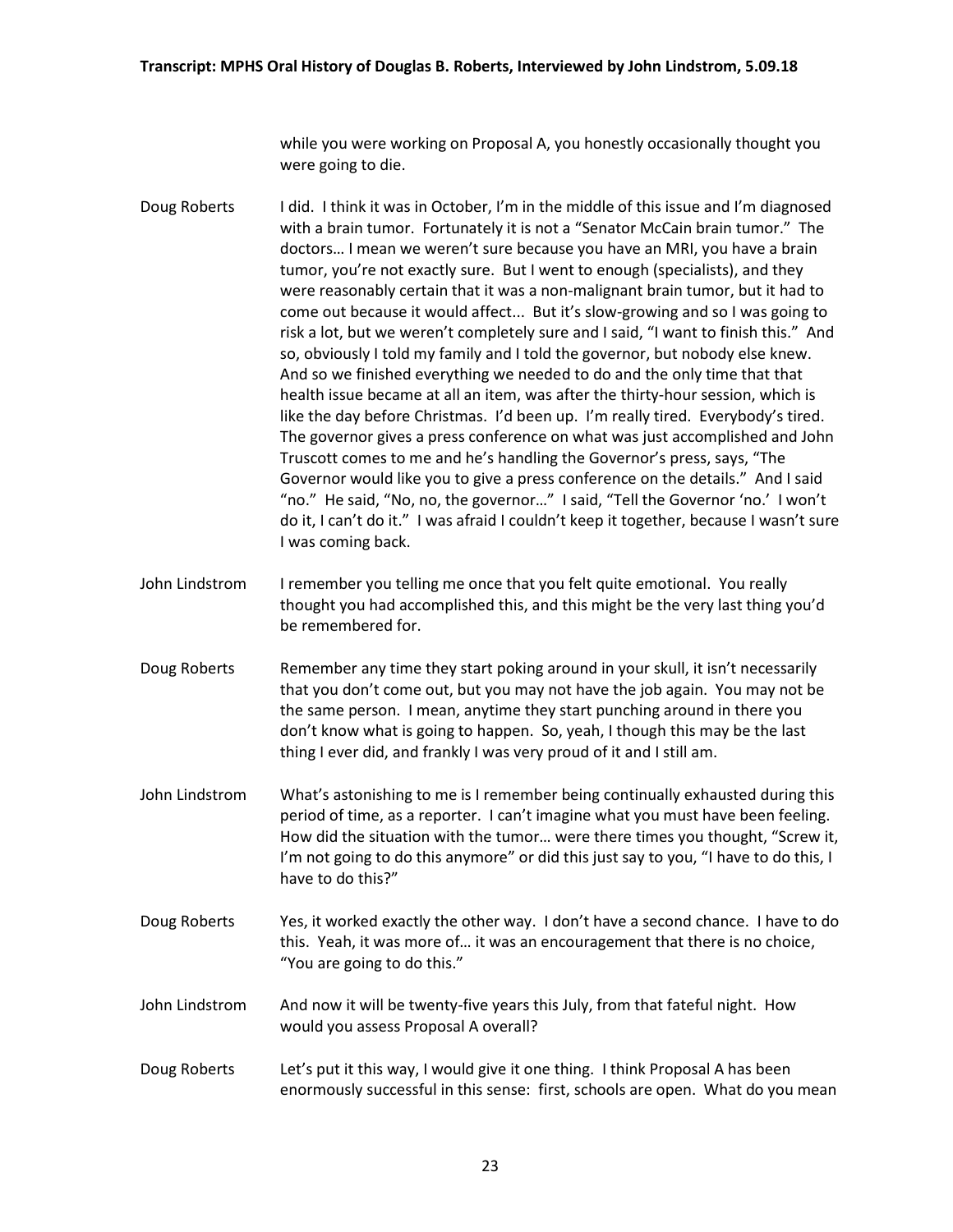"open?" People forget in 1993, just prior to Proposal A, Kalkaska (Public Schools) closed. Because people said, "Well people won't ever do that." You had to vote school millage. If you could vote "yes", you can vote "no." And Kalkaska was running out of money and they went back to their people three times, and the people said "NO!" So they closed. So at a minimum, we're open. What we basically said with Proposal A, the fundamental premise, is that every child is entitled to a fixed amount of money whether or not the school district they live in wants to provide that amount. It's called "foundation."

So, everybody got at least that amount, and somebody said, "Well that wasn't that big of a deal." It's a huge deal. The inequities are much, much closer. Yes, we still have some inequities and maybe some are arguing that that's enough. But there isn't any question about it, I think it's much fairer and in my opinion, getting more fair. The higher-spending districts correctly are, and they've told me this, "Doug you ruined us. You limited our ability to increase our spending" – which we did by constitution - and that, "We can't even keep up with inflation." And that is true. What do you mean? If we allowed the highestspending districts, even to go with the rate of inflation, the state would never have had enough money to bring up the lower-spending districts. We had to slow them down if we were going to allow the lower-spending districts to get closer. And yes, it was a conscious policy decision.

- John Lindstrom But there are still some aspects of school finance that I know bothered you for a long time…
- Doug Roberts Oh, yes.

John Lindstrom …and this gets a little technical, but this gets into school districts being able to raise funds for buildings and construction.

Doug Roberts Yes, very important. Yeah, it's called "capital outlay." You see what we did not include in Proposal A, and we talked about it, but we said we were doing the operating millage for schools. We did not include capital outlay, because we just thought it was too big. We had a big-enough item to swallow. What capital outlay really does, the reason it is so unfair, even to this day and no-one seems to care and I can't understand that, but so be it. If you take East Lansing Schools, which by the way is not much different in size than Haslett, and East Lansing wants to issue say, a bond issue. Whatever the bond issue is, the millage rate in East Lansing will be less than half what it is in Haslett. For the same bond issue, for the same number of students, simply because the property value in East Lansing is so much bigger than it is in Haslett. That's just not fair and yet nobody seems to care. So yes, we left that on the table, and I do feel bad about that, but I've even tried a couple of times to come up with ideas on how to address it. It's just, that's for another day, but it's unfortunate. We did not address school finance reform, and my defense of what we did adopt in Proposal A is if you agree with me, and if you don't, I guess it doesn't matter. If you agree with me that the way we financed capital, or capital outlay, or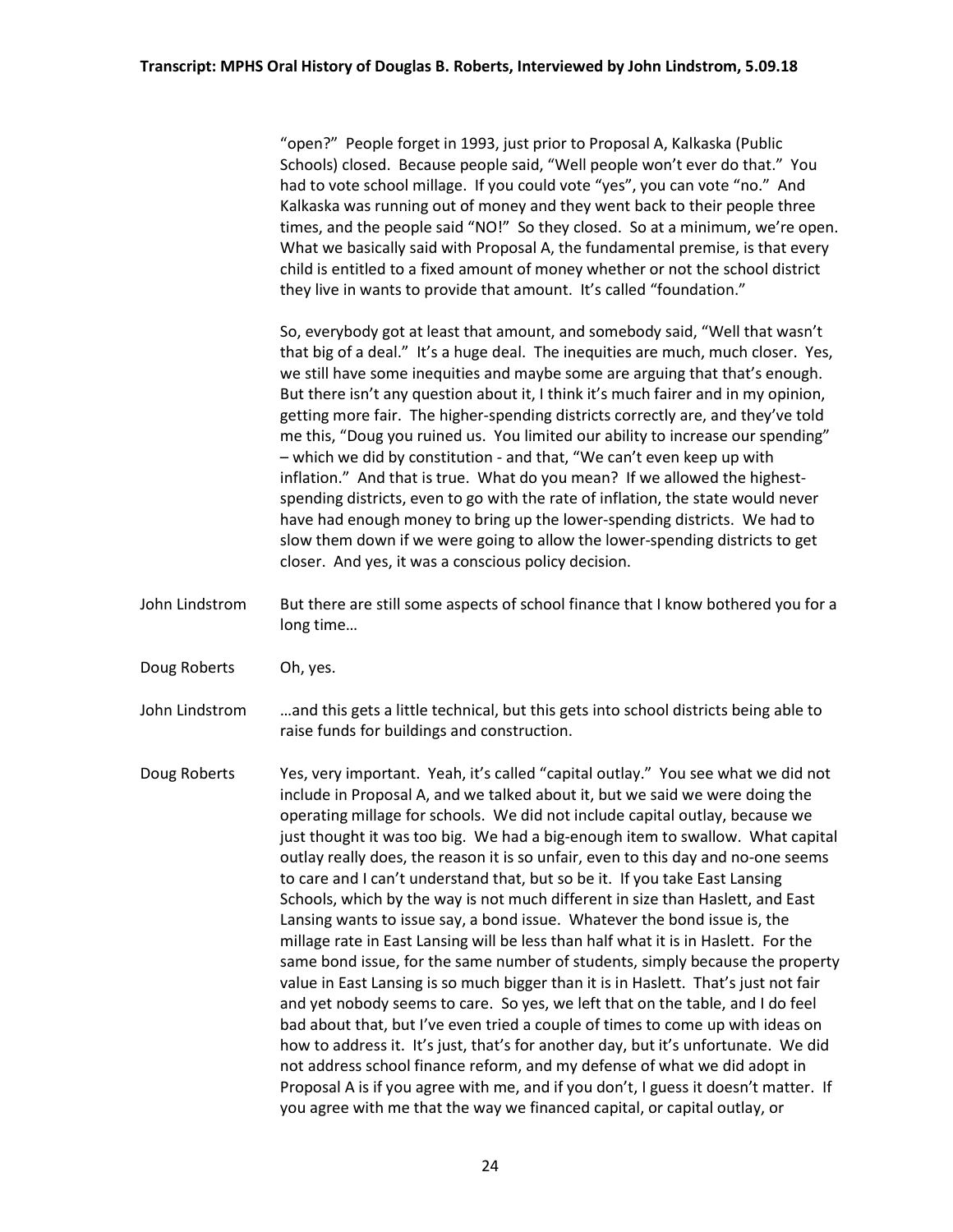buildings is unfair, then all you were looking at is that you would have had it for operations as well if we wouldn't have changed it under Proposal A.

- John Lindstrom And you mentioned a little bit ago that you were gone for a while and Mark Murray was Treasurer.
- Doug Roberts That's correct.
- John Lindstrom You went to Washington and you came back.
- Doug Roberts That's correct.
- John Lindstrom And the governor asked you to be treasurer again?
- Doug Roberts That is correct.
- John Lindstrom And things were starting to change a little bit. We had not yet, but shortly thereafter we were attacked on September  $11<sup>th</sup>$ , 2001. We went into a recession. Now you have a different problem that you have to face – one that you're familiar with from earlier times. How did those last couple of years with Governor Engler work?
- Doug Roberts I was very honored that he asked me to come back. I obviously was excited about joining his team again. Obviously I did not see what happened in terms of the attack on the World Trade Center. I was off on some sort of conference. I talked to the governor the day it happened, and he basically said, "Would you give me a quick review of what you think is going to happen with the economy?" And I said, "Governor you don't want my opinion on that." And I said, "Do you think people are going to buy cars after this? They don't know what is going to happen. Cars are going to tank." And I will say the one who saved us was General Motors, and this is the reason: That was the very first time General Motors had interest-free loans, and people went back to buy cars. But it was going to be much worse than it turned out to be. It was a difficult time but we worked through it. It was a real privilege to come back for a second run.
- John Lindstrom And when Governor Engler left you went to Michigan State University, but that didn't end your time serving governors.
- Doug Roberts No it did not. I've been really privileged and honored to continue my service to state government. Governor Engler appointed me to the State Tax Commission, a position that I to this day hold, which means Governor Granholm reappointed me and Governor Snyder has reappointed me. So I'm very honored to have appointments from all of those governors. Also Governor Engler appointed me to an eight-year term as a member of the Board of Trustees of Northern Michigan University. And so, I still continue to serve in different capacities. It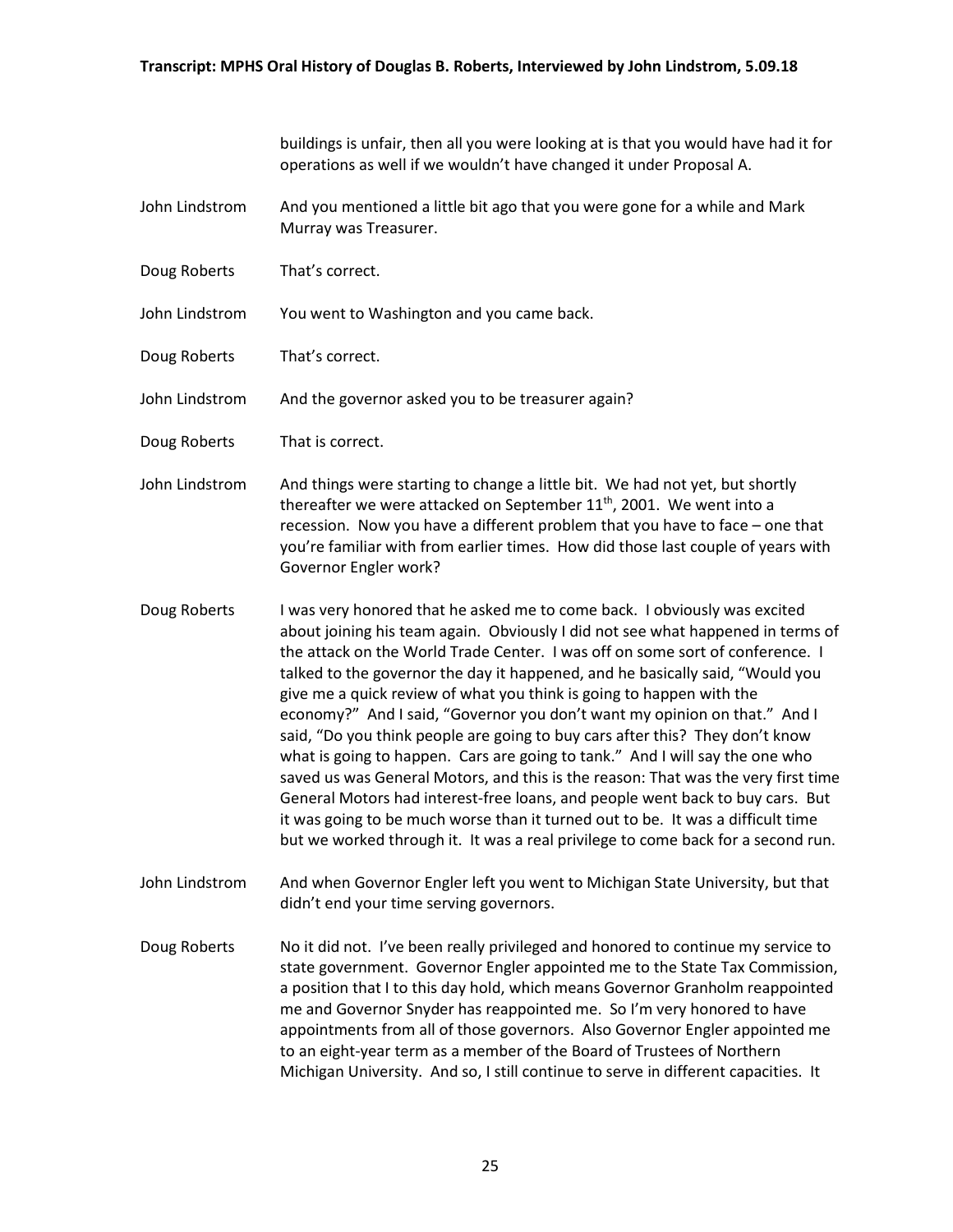will end this year, and I've just been privileged to end up serving for five governors.

John Lindstrom I want to make a point that you've said many, many times during this interview – that you were privileged, you were honored to have worked with different people, to have worked in the positions that you did. You talked earlier-on about public service with your father, who started with public service in the Secret Service. That's continued. Your son John was Budget Director.

- Doug Roberts That's correct. This is important. I'm glad you raised it. My brother I only have a single sibling – my brother was a Navy pilot, and flew what was called a P-3, and chased Russian submarines. My son John was a special assistant to George W. Bush and later (Michigan's) budget director. My son Doug worked for the legislature and is now an executive with Consumers (Energy). My stepson Pat is a teacher in East Lansing and a member of the Grand Ledge School Board. My stepson Ryan is an emergency room doctor and also a member of the Michigan Bar. I have four wonderful daughters-in-law and seven grandchildren. I have a remarkable family. And a lot of them are carrying on the whole issue of public service.
- John Lindstrom And why is public service so important to you? I mean, you're a bright guy, you could have gone on to Wall Street or someplace like that and made a ton of money.
- Doug Roberts You know the answer is, it's a very good question, and I thought I wanted to do that. And when I went to Washington I worked for a private company. I made more money and it just didn't seem the same to me. I know this may sound strange and maybe even it's naïve. I really went to work thinking that I can make things better. And that was a very high motivation for me.
- John Lindstrom And with that as a motivation when at some point, somebody sums up your life, sums up your career, what is it you want them to say?
- Doug Roberts I was a good public servant.
- John Lindstrom I think that people will say Doug that you were a good public servant. Thank you very much for taking the time today. Thank you for inviting us to your home. Thank you again to the James J. Blanchard Living Library for the Michigan Political History Society. We encourage you to not only watch this video, but all the videos that have been provided by the Political History Society. I'm John Lindstrom. Thank you and good night.

 $0 -$